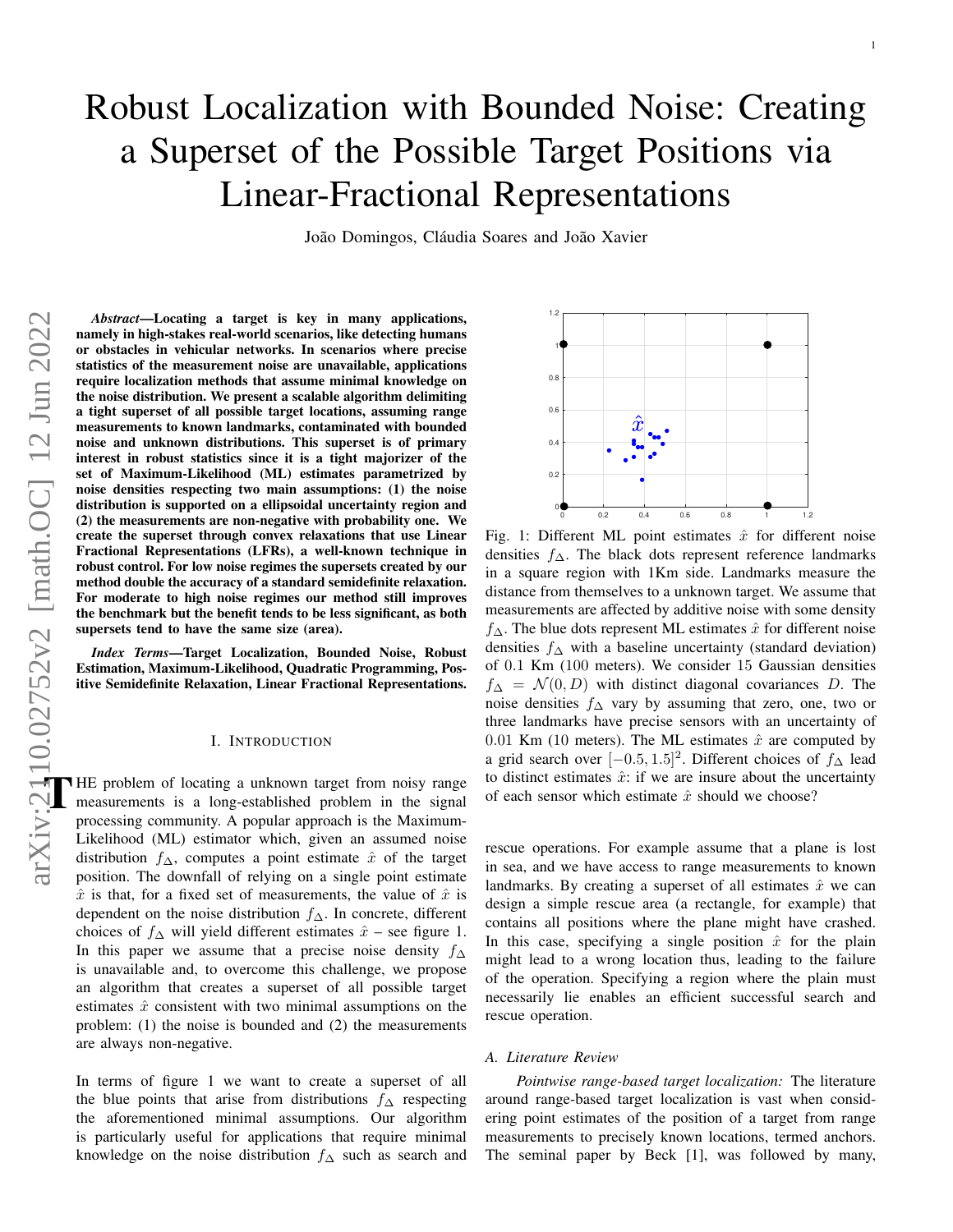notably [2], which also models process noise as i.i.d. Gaussian random variables. The work by Oguz-Ekim et al. [3] considers outlier measurements, by assuming measurement errors with Laplace distribution. Other relevant literature on range-based target localization is [4]–[11].

*Robust network localization:* The problem of robust network localization, where there are many unlocalized nodes with access to a few noisy pairwise distance measurements affected by outliers, has been addressed by a few works. One of them relies on identifying outliers from regular data and discarding them, as in Ihler et al. [12] that formulates the problem using a probabilistic graphical model to encode the data distribution. Vaghefi et al. [13] proposed a semidefinite relaxation of a model considering unknown, unbounded outlier errors for the cooperative localization scenario. Forero el al. [14] presented a robust multidimensional scaling based on regularized least squares, where the robust regularization term was relaxed to a convex function. Korkmaz and van der Veen [15] use the Huber loss composed with a discrepancy function between measurements and estimated distances, in order to achieve robustness to outliers. Recently, Soares and Gomes [16] have proposed a distributed Huber-based point estimator for range measurements corrupted with Gaussian measurement noise, and non-Gaussian, long-tail noise, modelled as Laplace or Cauchy noise. The work in [17] uses rangeonly data to initialize an extended Kalman Filter for sensor fusion data.

*Robust range-based localization:* The space of rangebased *robust target localization* was explored by several authors, for example the work in [18], where a robust Mestimator was applied to target localization in a bootstrapping scheme in [19], motivated by outlier measurements generated by non-line of sight (NLOS) propagation of signals, where bouncing on obstacles causes large delays in the time of flight, and thus a large error in the estimated distance. Bootstrapping with the Huber M-estimator was already used for centralized target localization in [6], where the Huber estimation was used in a bootstrapping scheme. Wang and colleagues [20] address the target localization problem by relaxing the NLOSaware problem to both a semidefinite and a second-order cone problem. Later, Tomic et al. [21] modeled an additive Gaussian noise term, plus a bounded NLOS bias as a nuissance parameter to be jointly estimated, and formalized the problem as a trust region subproblem, solved by bisection. Still, the model considers an infinite support for the errors and the solution is a pointwise estimate of the target position. The recent work of Chen and colleagues [22] puts forward a new model for LOS/NLOS based on a multiplicative transformation of the additive data model, considering Exponential noise. The authors argue that this type of noise is routinely found in dense urban areas. Other relevant works include [23]–[30].

*Target localization with bounded noise:* Another line of research assumes unknown and bounded noise, which, in practice, could be a more reasonable model, considering that setup and hardware specifications are, in general, known. The authors in [31] consider bounded errors with unknown distribution in range measurements, and compute a point-wise estimate by minimizing the worst-case position estimation error.

*Delimiting the set of all possible solutions for an estimation problem considering bounded noise:* A few papers examine the important problem of, given a data model, determining the region where all possible estimates compatible with observed data may lie. Eldar et al. [32] develop a convex solution using Lagrange duality to a data model with linear dependency relative to the unknown parameter and added Gaussian noise.

## *B. Problem Statement*

We consider the problem of delimiting the region of possible positions of a target, given noisy range measurements from known landmarks. Denoting the position of the target by  $x \in$  $\mathbf{R}^{d}$  (in practice,  $d \in \{2,3\}$ ) and the position of the landmarks by  $r_m \in \mathbf{R}^d$ ,  $1 \le m \le M$ , we have the model

$$
y_m = \|x - r_m\| + u_m. \tag{1}
$$

Here,  $y_m \in \mathbf{R}$  is the mth available measurement and  $u_m \in \mathbf{R}$ represents unknown additive noise. The symbol  $\|\cdot\|$  denotes the Euclidean norm. To simplify notation, in (1) and throughout the paper each constraint involving  $m$  is to be understood as a set of M constraints, one per m in the set  $\{1, \ldots, M\}$ .

*Assumptions:* We make two assumptions, one on the available measurement vector  $y = (y_1, \ldots, y_M) \in \mathbb{R}^M$  and one on the unknown noise vector  $u = (u_1, \dots, u_M) \in \mathbb{R}^M$ :

- *Assumption 1 (*y *is non-negative):* the measurement vector given by (1) is nonnegative, that is,  $y_m \geq 0$  for each m.
- *Assumption 2 (*u *is bounded):* the noise vector lies in a known ellipsoid; specifically,  $u$  is a member of an ellipsoid  $\mathcal{E}(0, \Sigma)$  centered at the origin and described by

$$
\mathcal{E}(0, \Sigma) = \{ v \in \mathbf{R}^M \colon v^T \Sigma^{-1} v \le 1 \},\tag{2}
$$

where  $\Sigma$  is a known  $M \times M$  positive-definite matrix.

Both assumptions are mild. Assumption 1 is natural because each  $y_m$  is a range measurement. As such,  $y_m$  represents a physical distance, which can only be non-negative. Assumption 2 essentially says that the unknown noise vector has a bounded support, which is also a mild assumption: in general, hardware characteristics and the physical setup will naturally limit how large noisy measurements can get. If the support were unbounded, components of  $u$  could get negative enough to create the paradox of negative measurements in the data model (1), for any fixed target position. Finally, Assumption 2 does not impose any particular noise distribution (we return to Assumption 2 in more detail in Section III).

*The set of possible target positions:* The available measurement vector  $y$  can typically be resolved into infinitely many pairs  $(x, u) \in \mathbf{R}^d \times \mathcal{E}(0, \Sigma)$  that satisfy (1). Our main interest is in the set  $X$  of all possible target positions  $x$ , denoted

$$
\mathcal{X} = \mathcal{X}_1 \cap \mathcal{X}_2,\tag{3}
$$

where  $X_1$  is the set of target positions that can explain the measurement vector  $y$ , and  $\mathcal{X}_2$  is the set of target positions that always lead to nonnegative measurements. Formally,

$$
\mathcal{X}_1 = \{ x \in \mathbf{R}^d \colon \exists u \in \mathcal{E}(0, \Sigma), y_m = ||x - r_m|| + u_m \}
$$
\n(4)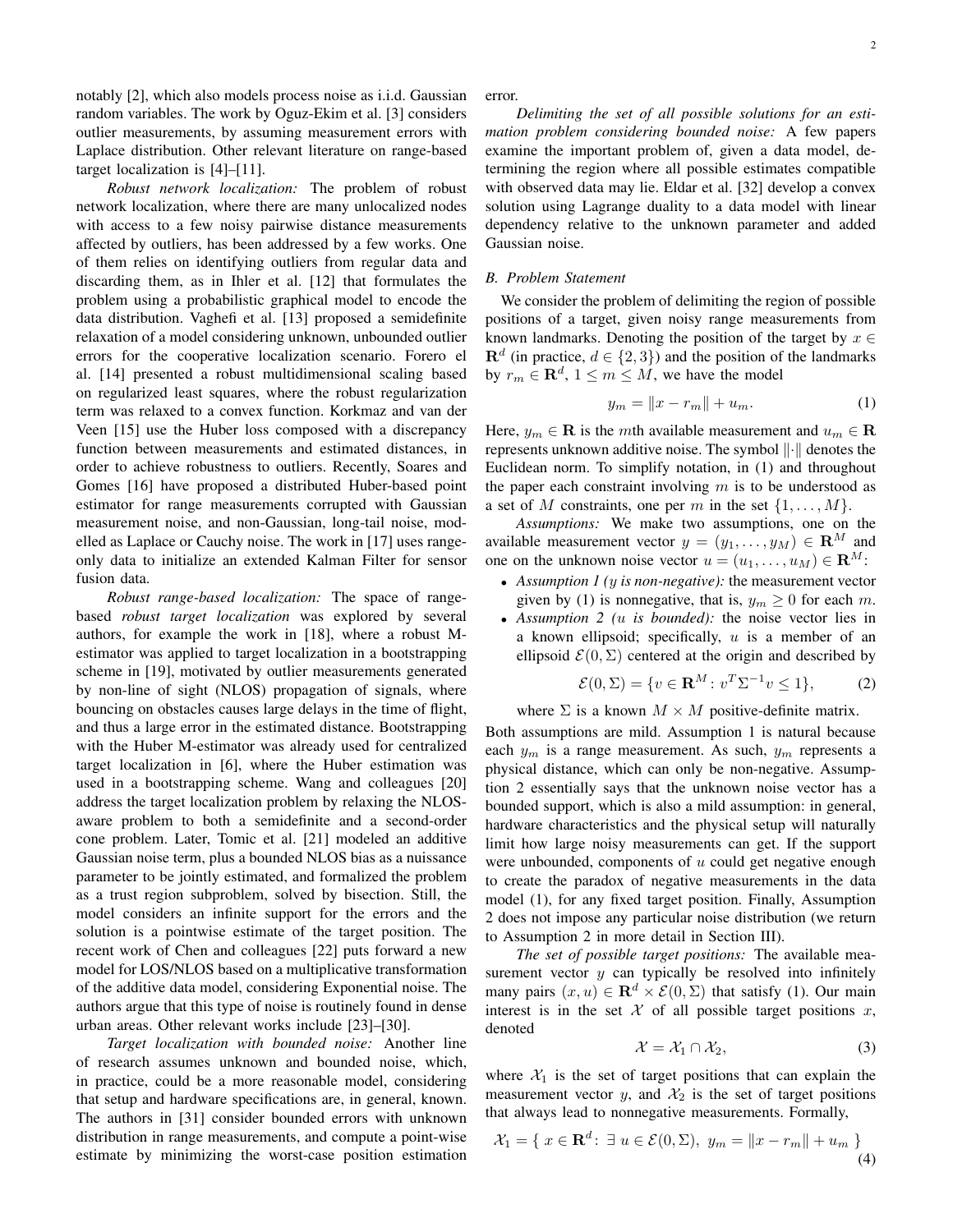

Fig. 2: Set X (in gray) for  $M = 1$ , that is, when we have only one non-negative measurement  $y_1 \geq 0$ , one reference landmark  $r_1 \in \mathbf{R}^d$  and one uncertainty level  $\sigma_1 := \sqrt{\Sigma_{1,1}}$ . The left figure plots X when  $y_1$  is small, i.e.,  $y_1 \in [0, 2\sigma_1]$ . The right figure plots X when  $y_1$  is large enough, i.e.,  $y_1 >$  $2\sigma_1$ . When  $y_1$  is large enough, we get that  $\mathcal{X} = \mathcal{X}_1$ , that is, the non-negativeness assumption is already expressed in  $X_1$ .

$$
\mathcal{X}_2 = \{ x \in \mathbf{R}^d \colon \forall u \in \mathcal{E}(0, \Sigma), ||x - r_m|| + u_m \ge 0 \}
$$
(5)

The set  $X_1$  depends on the available measurement y and describes the set of target positions that can explain the  $y$  at hand. The set  $\mathcal{X}_2$  does not depend on y and is included to guarantee internal consistency between the data model and Assumption 1 about the non-negativity of range measurements. Specifically, the set  $\mathcal{X}_2$  retains the target positions that always generate nonnegative measurements. By using definition (2) we can rewrite set  $\mathcal{X}_2$  as

$$
\mathcal{X}_2 = \left\{ x \in \mathbf{R}^d \colon \|x - r_m\|^2 \ge \Sigma_{mm} \right\},\tag{6}
$$

where  $\Sigma_{mm}$  is the mth diagonal entry of the matrix  $\Sigma$  in (2). Figure 2 represents set  $X$  in the simple scenario where a single landmark tries to locate the target. Note that  $\mathcal X$  is already non-convex. Furthermore our numerical experiments (Section VII) consider a setup with  $M = 3$  anchors. In this case  $X$  can have an unwieldy shape: it can be nonconvex with sharp extreme points or even disconnected (see Figure 5  $in<sup>1</sup>$  Section VII).

Our goal is to compute an outer approximation of  $\mathcal{X}$ , which we denote by  $\overline{\mathcal{X}}$ . Because  $\mathcal{X} \subseteq \overline{\mathcal{X}}$ , the superset  $X$  delimits all possible target positions that explain the given measurements, under the two assumptions on the data model. Importantly, the approximation should be tractable to compute and as tight as possible. We let  $\overline{\mathcal{X}}$  have the shape of a rectangle,

$$
\overline{\mathcal{X}} = \left\{ x \in \mathbf{R}^d \colon \underline{\beta} \le x \le \overline{\beta} \right\},\tag{7}
$$

where  $\beta$ ,  $\overline{\beta}$   $\in$   $\mathbf{R}^{d}$  are vectors to be determined. The inequalities inside the braces mean that  $\mathcal{L}_i \leq x_i \leq \mathcal{L}_i$  for  $1 \leq i \leq d$ , with  $\beta_i$ ,  $x_i$ , and  $\overline{\beta}_i$  being the *i*th component of  $\beta$ , x, and  $\overline{\beta}$ , respectively. The rectangular form is adopted for simplicity only; the proposed approach extends readily to any other desired form of polyhedron – see Section VIII. A rectangle is interesting in practice because it allows to delimit a useful perimeter of possible target positions, say, for search-and-rescue operations.

The work of Eldar et al. [32] also considers the problem of approximating the set of all estimates given bounded error, under some assumptions about the parameter/vector to be estimated. There are two main difference between our work and [32]. First, our observation model in (1) is non-linear, while [32] only considers linear models. Second, we approximate the set of estimates by a rectangle or, more generally, a polyhedron – see Section VIII. Eldar et al. [32] compute a ball with small radius by approximating the Chebyshev center of the set of all estimates. The non-linear model (1) prevents us from using the results of [32] since, in our case, the set of all estimates  $X$  is generally non-convex – see figure 5. Eldar et al. [32] consider a convex set of estimates given by a finite intersection of ellipsoids.

## *C. Contributions*

A preliminary version of this work also used linear fractional representations to approach the problem of target localization [33]. This work expands comprehensively the early version along four main directions:

- 1) Scalability: In [33] our LFR modelling leads to a flattening map (explained ahead)  $L_{\mathcal{U}_{[2M+M^2]}}$  that has an input dimension  $\mathcal{O}(M^3)$  and output dimension  $\mathcal{O}(M^2)$ , with  $M$  denoting the number of anchors. In this paper we achieve a flattening map  $L_{\mathcal{U}_{[2M]}}$  with both lower input  $\mathcal{O}(M^2)$  and output  $\mathcal{O}(M)$  dimensions. This decrease in dimensions is key for scalability since, for a fixed dimension d, our approach solves 2d semidefinite programs each with  $\mathcal{O}(M^2)$  variables (input dimension of  $L_{\mathcal{U}_{[2M]}}$ ) and a linear matrix inequality (LMI) in<sup>2</sup>  $S<sup>2M</sup>$  (output dimension of  $L_{\mathcal{U}_{[2M]}}$ ). The modeling approach of [33] leads to larger semidefinite programs with  $\mathcal{O}(M^3)$  variables and an LMI of dimension  $\mathcal{O}(M^2)$ . This effective decrease in complexity is achieved by a careful manipulation of LFR modelling tools (detailed in Appendix A).
- 2) Non-negativeness assumption: Unlike [33], in this paper we introduce set  $\mathcal{X}_2$  which explicitly copes with the assumption that the measurements generated according to the data model (1) are non-negative.
- 3) Robustness interpretation: We give a robustness interpretation of the problem in terms of a frequentist formalism. Under mild assumptions, we show that the set of target positions  $X$  contains all Maximum Likelihood (ML) estimates of the target position  $x^*$  regardless of any feasible noise density  $f_\Delta$ . Our main assumptions on  $f_\Delta$ mirror the assumptions described in section I:  $f_{\Delta}$  is supported on the ellipsoid  $\mathcal{E}(0, \Sigma)$  and  $f_{\Delta}$  yields nonnegative measurements (almost surely). So, in simple terms,  $X$  majorizes the set of point estimates that are *plausible* under a frequentist formalism and that respect

<sup>2</sup>For an arbitrary d,  $S^d$  denotes the set of  $d \times d$  symmetric matrices.

<sup>&</sup>lt;sup>1</sup>In Figure 5 we are computing a grid approximation of  $X$  so, in full rigour, we can only describe  $\mathcal X$  up to the resolution of the mentioned grid. More details in section VII.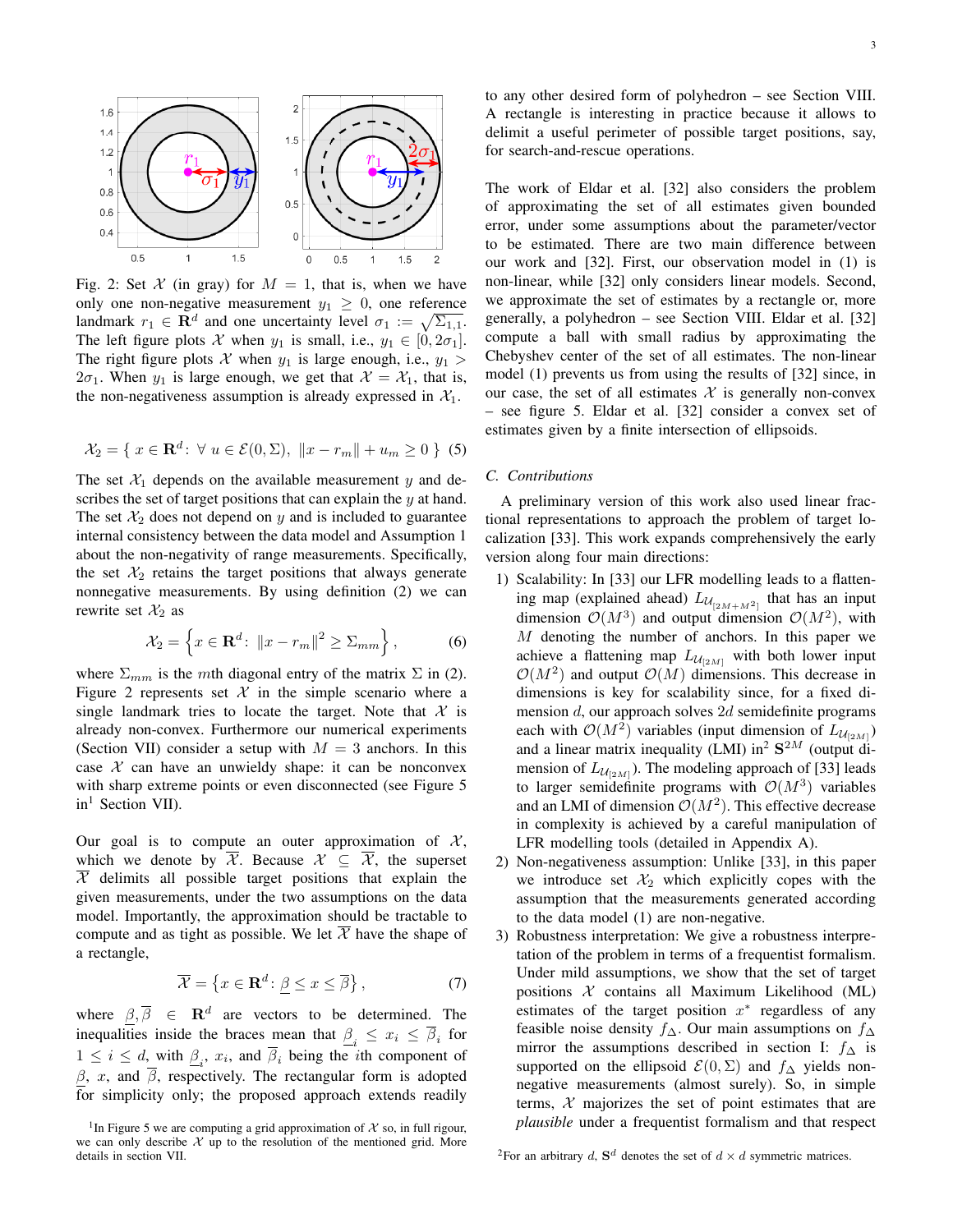the assumptions of the problem. Furthermore, this majorization is actually tight: any point estimate  $\hat{x} \in \mathcal{X}$  is a *plausible* estimate of the  $x^*$ , in the sense that there exists a noise density  $f_\Delta$  such that  $\hat{x}$  is an ML estimate under  $f_{\Delta}$  and  $f_{\Delta}$  respects the assumptions of the problem.

4) Numerical validation: We give extensive numerical experiments to validate our approach. Namely, we compare our method with a benchmark convex relaxation and verify that our method tends to outperform the benchmark method. In average, our localization approach doubles the accuracy the benchmark method when the amount of measurement noise is low.

#### *D. Paper Organization*

In section II we formalize the problem of computing outer approximations of the set  $X$  of possible target positions. Section IV provides some background on Linear Fractional Representations (LFRs). Section V details our approach for computing an outer approximation of  $X$  via LFRs. In section VI we outline a benchmark convex relaxation. Section III provides a statistical interpretation of set  $X$  in terms of a Frequentist formalism when the noise densities are unknown. Section VII provides numerical evidence that, on average, our method outperforms a standard benchmark relaxation. Section VIII shows how to extend the proposed approach to compute a general polyhedral approximation of  $X$ . Section IX concludes the paper.

## II. THE CORE PROBLEM

Our goal is to compute the components of the vectors  $\beta$ ,  $\overline{\beta} \in$  $\mathbf{R}^d$  that define the corners of the outer rectangle  $\overline{\mathcal{X}}$ , see (7).

Consider the first component of  $\beta$ , component  $\beta_1$ . The best (tigthest)  $\overline{\beta}_1$  is  $\sup\{s^T x : x \in \mathcal{X}\}\$ , where  $s = (1, 0, \dots, 0) \in$  $\mathbf{R}^{d}$ , because the supremum reveals how much X stretches in direction  $(1, 0, \ldots, 0)$ . This value is given by

$$
\begin{array}{ll}\n\text{maximize} & s^T x \\
\text{subject to} & x \in \mathcal{X}.\n\end{array} \tag{8}
$$

Computing the remaining components of  $\overline{\beta}$  amounts to solving  $(8)$  again, just with a different choice of s for each component. In general, computing the best (tightest)  $\beta_i$  is done by taking  $s = (0, \ldots, 1, \ldots, 0)$  (all components of  $s \in \mathbb{R}^d$  are equal to 0 except for the  $i$ -th component which is equal to 1).

Computing  $\beta$  amounts to solving problems of the form (8), too. The best  $\beta_i$  is found by first computing the maximum of (8) with  $s = -(0, \ldots, 1, \ldots, 0)$  and then flipping its sign. To conclude, we need to solve 2d problems of the form (8).

We now focus on problem (8), for an arbitrary  $s \in \mathbb{R}^d$ . Thus, our core problem is to compute the optimal value of

maximize 
$$
s^T x
$$
 (9)  
\nsubject to  $y_m = ||x - r_m|| + u_m$   
\n $||x - r_m||^2 \ge \sum_{mm}$   
\n $u^T \Sigma^{-1} u \le 1$ .

Because this problem is nonconvex, we propose a tractable, convex relaxation. We compute an upper-bound on the optimal

value of (9), thereby still obtaining a valid outer rectangle  $\overline{\mathcal{X}}$  for  $\mathcal{X}$ , but maybe not the tightest one. To generate the convex relaxation, we use a technique from robust control known as linear-fractional representations (for example see [34], [35], [36], [37]).

## III. ROBUSTNESS INTERPRETATION OF SET X

This section builds on the motivation of section I and figure 1 by giving a formal statistical interpretation of  $\mathcal{X}$ . In loose terms, this section shows that  $X$  represents the set of estimates that are optimal, under a Maximum-likelihood (ML) criteria,for noise distributions respecting the assumptions of the problem. So, any ML estimate  $\hat{x}$  lies in X, and each point  $\hat{x} \in \mathcal{X}$  is optimal under the ML criteria for some feasible noise distribution. A consequence of this interpretation is that, essentially, X jointly considers *all* statistical estimates of the target x. By delimiting  $X$  we are tracking the set of all estimates  $\hat{x}$  that can arise from a ML criteria, regardless of the underlying noise distribution respecting the assumptions of the problem.

#### *A. Maximum-Likelihood Estimation*

Let us consider the set of possible target positions

$$
\mathcal{X} := \{x : y - \theta(x; R) \in \Phi, \ \theta(x; R) + \Phi \subseteq \mathbf{R}_+^M\} \tag{10}
$$

(assumed non-empty) with  $\Phi \subset \mathbb{R}^M$  an arbitrary uncertainty region for the measurements y and  $\theta(x; R)$  the mapping that concatenates the distance from target x to each anchor  $r_m$ ,

$$
\theta(x;R) := \{ ||x - r_m|| \}_{m=1}^M, \ R = (r_1, \dots, r_M). \tag{11}
$$

Definition (3) works with an ellipsoidal uncertainty region  $\Phi = \mathcal{E}(0, \Sigma)$  but the forthcoming interpretation holds for general closed, convex uncertainty sets with a non-empty interior<sup>3</sup> int  $\Phi$ . The interpretation follows the framework of robust estimation, where  $x$  is to be estimated with the underlying noise distribution unknown. Our interpretation shows that, under mild assumptions, set  $\mathcal X$  is equal to the set of reasonable estimates of target position  $x$  from measurements y, given that the measurements come from a *coherent* probabilistic model defined over the uncertainty region  $\Phi \subseteq \mathbb{R}^M$  but with an arbitrary noise density.

Consider a frequentist estimation problem where we want to estimate the position  $x$  of a target from measurements

$$
Y(x) = \theta(x; R) + \Delta,\tag{12}
$$

where  $\Delta$  is a random noise vector in  $\mathbf{R}^M$  that has density  $f_\Delta$  and support<sup>4</sup> S<sub>△</sub>. The notation  $Y(x)$  indicates that the measurements depend on the position  $x$  of the target. Given

<sup>&</sup>lt;sup>3</sup>The interior of a set  $\Phi \subseteq \mathbf{R}^M$ , denoted as int  $\Phi$ , is defined as the set of interior points so int  $\Phi = \{x : \exists \epsilon > 0, B(x, \epsilon) \subseteq \Phi\}$  with  $B(x, \epsilon)$  a open ball in  $\mathbb{R}^M$  so  $B(x, \epsilon) = \{v : ||x - v|| < \epsilon\}$ .

<sup>&</sup>lt;sup>4</sup>The support [38] (page 181) of a random vector X in  $\mathbb{R}^p$ , denoted as  $S_X$ , is defined as the minimal closed set that supports X. So, if C is an arbitrary closed set, then C supports X (that is  $\mathbb{P}(X \in C) = 1$ ) if and only if  $S_X \subseteq C$ . The symbol  $\mathbb P$  denotes a probability measure [38].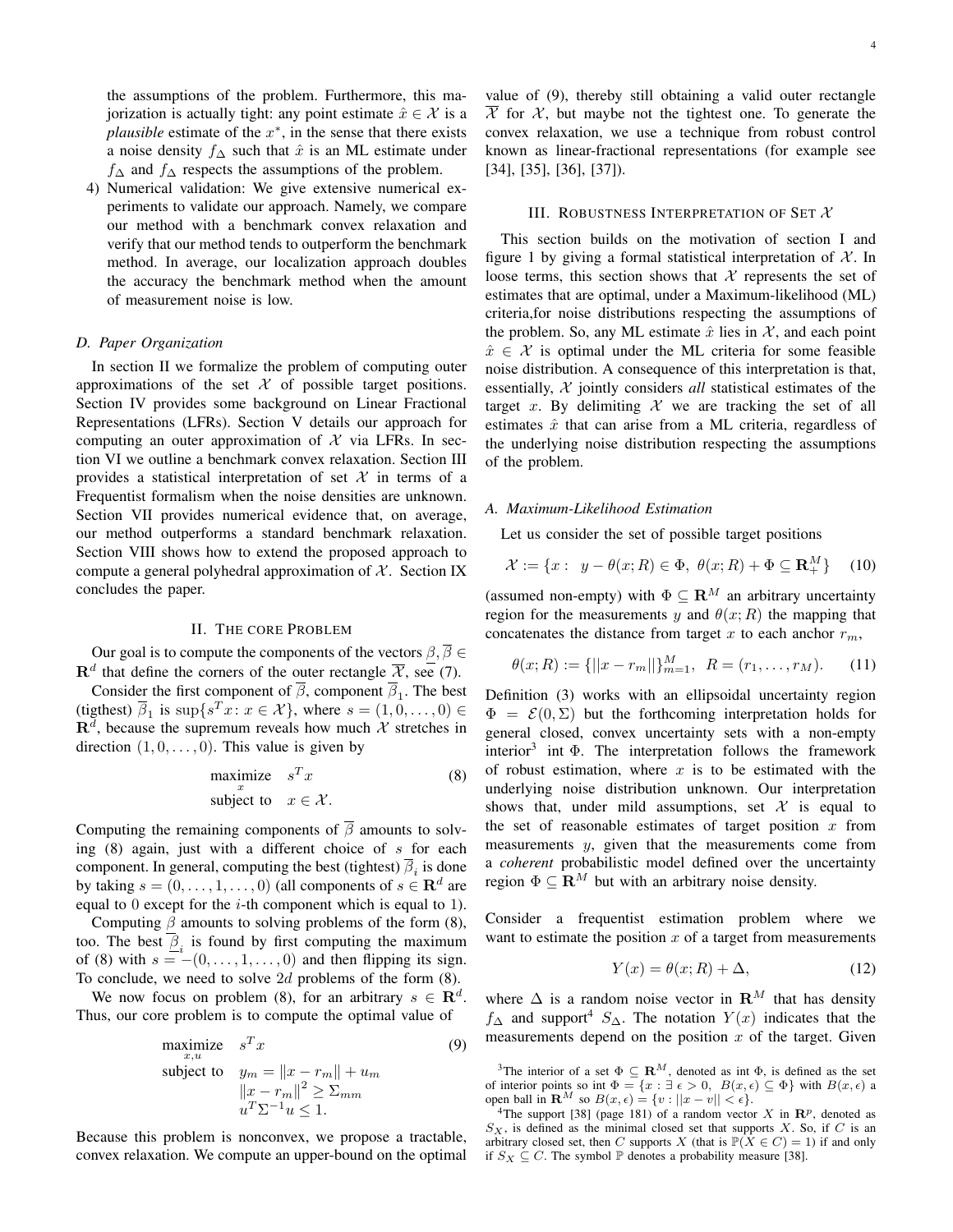this setup, a popular estimator is the Maximum-Likelihood (ML) estimator

$$
\hat{x} \in \arg\max_{x} f_{\Delta}(y - \theta(x; R)). \tag{13}
$$

The ML estimate however has the drawback that is may be unrealistic in the sense that it could render negative observations with non zero probability. So even if the support set  $\Phi$  is bounded we can have  $\mathbb{P}(\exists_m : Y_m(\hat{x}) < 0) > 0$ , with  $Y_m(\hat{x})$  the m-th component of the observation vector resulting from (12) with  $x = \hat{x}$ . This event is unrealistic because we can observe only non-negative measurements; so our estimate should display this property we know to be true. To highlight this feature we present the notion of *coherent* estimates  $\hat{x}$ .

**Definition 1.** An arbitrary vector  $\hat{x} \in \mathbb{R}^d$  is coherent if the *data model* (13) *with estimate*  $x = \hat{x}$  *yields non-negative observations*  $Y(\hat{x})$  *with probability one, that is* 

$$
\mathbb{P}(Y(\hat{x}) \ge 0) = 1. \tag{14}
$$

The problem of computing coherent ML estimators is

$$
\begin{array}{ll}\text{maximize} & f_{\Delta}(y - \theta(x; R))\\ \text{subject to} & \mathbb{P}(Y(x) \ge 0) = 1. \end{array} \tag{15}
$$

Our first result is that the constraint  $\mathbb{P}(Y(x) \geq 0) = 1$  is tractable in the sense that it can be expressed as a set inequality involving target position x and the support set  $S_{\Delta}$ .

**Lemma 1.** *(Rewriting the ML Constraint) Let*  $Y(x)$  *be a random vector given by model* (12) *with* x *a fixed vector. Then*

$$
\mathbb{P}(Y(x) \ge 0) = 1 \iff \theta(x; R) + S_{\Delta} \subseteq \mathbf{R}_{+}^{M}.
$$

*Proof.* Fix x and assume that  $\theta(x; R) + S_{\Delta} \subseteq \mathbb{R}^M_+$  holds. Using  $\mathbb{P}(\Delta \in S_{\Delta}) = 1$  let us compute the desired probability

$$
\mathbb{P}(Y(x) \ge 0) = \mathbb{P}(Y(x) \ge 0 \cap \Delta \in S_{\Delta})
$$
  
=  $\mathbb{P}(\theta(x; R) + \Delta \ge 0 \cap \Delta \in S_{\Delta})$   
= 1.

The last equality uses  $\theta(x;R) + S_{\Delta} \subseteq \mathbb{R}^M_+$ . To prove the reverse implication assume that there exists a  $\delta^* \in S_{\Delta}$  such that  $\theta_m(x;R) + \delta_m^* < 0$  for some  $m = 1, ..., M$ . Given  $\delta^*$ and x define a radius  $\epsilon^* = 0.5(-\delta_m^* - \theta_m(x; R)) > 0$ . Then

$$
B(\delta^*, \epsilon^*) \cap [-\theta(x; R), +\infty) = \emptyset \tag{16}
$$

with  $B(\delta^*, \epsilon^*) = \{x : ||x - \delta^*|| < \epsilon^*\}$  a (open) Euclidean ball and  $[-\theta(x;R),+\infty) = \{v : v_m \geq -\theta_m(x;R)\}\)$  a multidimensional interval. Using (16) we have

$$
\mathbb{P}(Y(x) \ge 0) = \mathbb{P}(\theta(x; R) + \Delta \ge 0)
$$
  
=  $\mathbb{P}(\theta(x; R) + \Delta \ge 0 \cup \Delta \in B(\delta^*, \epsilon^*))$   
+  $\mathbb{P}(\theta(x; R) + \Delta \ge 0 \cap \Delta \in B(\delta^*, \epsilon^*))$   
-  $\mathbb{P}(\Delta \in B(\delta^*, \epsilon^*))$   
=  $\mathbb{P}(\theta(x; R) + \Delta \ge 0 \cup \Delta \in B(\delta^*, \epsilon^*))$   
-  $\mathbb{P}(\Delta \in B(\delta^*, \epsilon^*))$   
< 1.

The third equality is a direct consequence of (16). The final inequality uses  $\mathbb{P}(\Delta \in B(\delta^*, \epsilon^*)) > 0$  which follows from an equivalent characterization of  $S_{\Delta}$  [38] (page 181).  $\Box$ 

By Lemma 1 we can rewrite problem (15) as

$$
\begin{array}{ll}\text{maximize} & f_{\Delta}(y - \theta(x; R))\\ \text{subject to} & \theta(x; R) + S_{\Delta} \subseteq \mathbf{R}^M_+ \end{array} \tag{17}
$$

Using formulation (17) we can already give an interpretation for set  $X$ . Assume that the uncertainty region  $\Phi$  is bounded and let  $f_\Delta$  denote the uniform<sup>5</sup> density over  $\Phi$ 

$$
f_{\Delta}(\delta) = \begin{cases} 0 & \text{if } \delta \notin \Phi \\ \frac{1}{\int 1_{\Phi}(\phi)d\phi} & \text{if } \delta \in \Phi. \end{cases}
$$
 (18)

Then set  $X$  is precisely the set of coherent ML estimators so

$$
\arg \max_{x} \quad f_{\Delta}(y - \theta(x; R)) = \mathcal{X}.
$$
  
subject to  $\theta(x; R) + \Phi \subseteq \mathbb{R}_{+}^{M}$ 

So, for uniform noise,  $X$  is equal to the set of coherent ML estimators. It turns out that set X also admits an *additional* representation when the underlying noise density is actually unknown. This is the focus of the next section.

#### *B. Estimation with Minimal Noise Knowledge*

Assume now we are interested in solving problem (17), but we have only partial knowledge on the noise vector  $\Delta$ . In concrete, we assume that only the support of  $\Delta$  is known, that is, we know that the noise is supported on a uncertainty region  $\Phi$ , so  $S_{\Delta} = \Phi$ . This assumption is, essentially, the minimal knowledge we can assume for the noise vector  $\Delta$ since the actual noise density  $f_{\Delta}$  is completely arbitrary. For example, if the support  $\Phi$  is an ellipsoid  $\mathcal{E}(0, \Sigma)$ , then we are only assuming that, with probability one, any noise realization comes from  $\mathcal{E}(0, \Sigma)$ . We are not assuming that the noise realizations are more likely to come from any particular region of  $\mathcal{E}(0, \Sigma)$  since the actual noise density  $f_{\Delta}$ is arbitrary. Assuming that the noise density  $f_\Delta$  is unknown is a main focus of the robust statistics field [39].

Given  $\Phi$ , assume that the density  $f_{\Delta}$  is unknown but we know that it belongs to a family of densities  $F$ . By imposing some natural restrictions on family  $F$ , we show that set  $X$  is also equal to the set of coherent ML estimators, given that the noise density belongs to family F. Let  $\mathcal{D}_M$ denote the set of densities in  $\mathbf{R}^{M}$ ,

$$
\mathcal{D}_M := \Big\{ f : \int_{\mathbf{R}^M} f(t)dt = 1, f(t) \ge 0 \ \forall t \in \mathbf{R}^M \Big\}.
$$

**Theorem 1.** *(Frequentist Robustness of X)* Let  $\Phi$  *denote a closed, convex uncertainty region with a non-empty interior. Let* F *denote the set of densities* f<sup>∆</sup> *that are positive only inside the support*  $\Phi$  *and such that the ML objective*  $f_{\Delta}(y \theta(x;R))$  is not identically equal to zero for  $\theta(x;R)+\Phi\subseteq \mathbf{R}^M_+$ ,

$$
\mathcal{F} := \left\{ f_{\Delta} : \delta \notin \Phi \Rightarrow f_{\Delta}(\delta) = 0, \ f_{\Delta} \in \mathcal{D}_M, \ S_{\Delta} = \Phi \right\}
$$

<sup>5</sup>The symbol  $\mathbf{1}_{\Phi}(\phi)$  in the integral (17) denotes the indicator function of set  $\Phi$ , that is,  $\mathbf{1}_{\Phi}(\phi) = 1$  when  $\phi \in \Phi$  and  $\mathbf{1}_{\Phi}(\phi) = 0$  otherwise.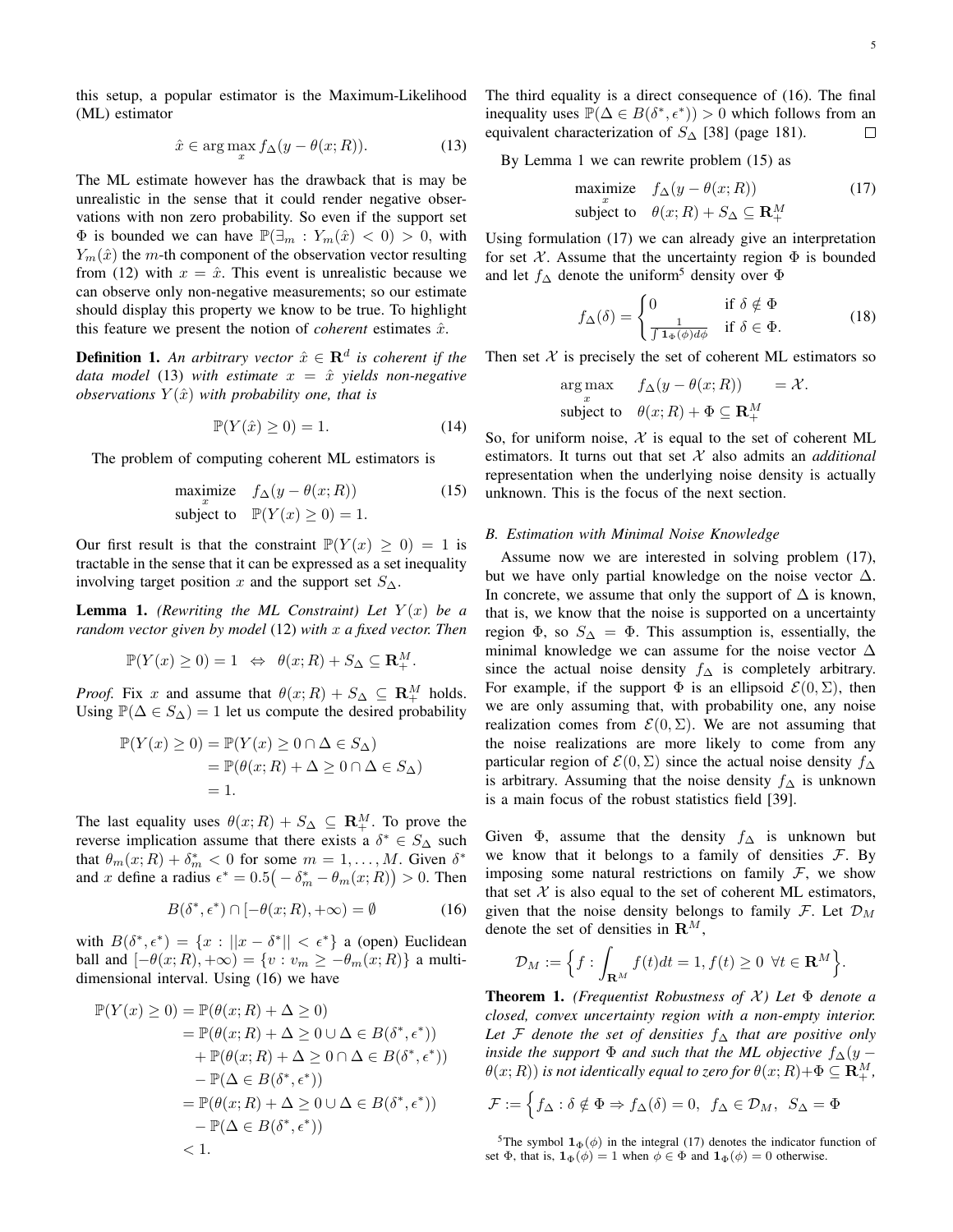$$
\exists x^*: f_{\Delta}(y-\theta(x^*;R))>0, \theta(x^*;R)+\Phi\subseteq \mathbf{R}_+^M.
$$

*Then* X *is a tight majorizer of the set of coherent ML estimators parametrized by the noise density*  $f_{\Delta} \in \mathcal{F}$ , *i.e.*,

$$
\bigcup_{f_{\Delta} \in \mathcal{F}} \operatorname*{arg\,max}_{\substack{x \\ \text{subject to} \quad \theta(x;R) + \Phi \subseteq \mathbf{R}^M_+}} = \mathcal{X}.
$$
 (19)

*Proof.* (Sufficiency) Since  $f_{\Delta} \in \mathcal{F}$  there exists a  $x^*$  such that  $f_{\Delta}(y - \theta(x^*; R)) > 0$  and  $\theta(x^*; R) + \Phi \subseteq \mathbf{R}_+^M$ . So  $x^*$  is feasible for (17). Assume that x is a maximizer of (17) but  $x \notin$ X. Since  $\theta(x;R) + \Phi \subseteq \mathbf{R}_+^M$  is must be that  $y - \theta(x;R) \notin \Phi$ . Using the first property of family F we get  $f_{\Delta}(y-\theta(x;R)) =$ 0. But this is impossible since x maximizes (17) but  $x^*$  is a feasible point which renders a larger objective, i.e.,  $\theta(x^*; R)$  +  $\Phi \subseteq \mathbf{R}_+^M$  and  $f_\Delta(y - \theta(x^*; R)) > 0 = f_\Delta(y - \theta(x; R))$ . So any maximizer x must belong to X regardless of  $f_ \Delta \in \mathcal{F}$ .

(Necessity) We must show that for every  $\hat{x} \in \mathcal{X}$  there exists a  $f_{\Delta} \in \mathcal{F}$  such that  $\hat{x}$  is optimal for problem (17). Take  $f_{\Delta}$  has the standard truncated Gaussian density with mean  $y-\theta(\hat{x}; R)$ ,

$$
f_{\Delta}(\delta) = \frac{\exp\left(-\frac{\|\delta - \{y - \theta(\hat{x};R)\}\|^2}{2}\right)}{\int_{\Phi} \exp\left(-\frac{\|\hat{\delta} - \{y - \theta(\hat{x};R)\}\|^2}{2}\right) d\hat{\delta}} \mathbf{1}_{\Phi}(\delta). \tag{20}
$$

The factor  $\int_{\Phi} \exp \left(-\frac{\|\hat{\delta}-\{y-\theta(\hat{x};R)\}\|^2}{2}\right)$  $\left( \frac{\theta(\hat{x};R)}{2} \right) d\hat{\delta}$  is strictly positive and finite since  $\Phi$  has a non-empty interior and the gaussian density  $\delta \mapsto \exp \left(-\frac{\|\delta\|^2}{2}\right)$  $\frac{|\delta||^2}{2}$  is strictly positive and continuous. Using (20) and  $\hat{x} \in \mathcal{X}$  we get that  $\hat{x}$  solves (17). Now the claim  $S_\Delta = \Phi$  follows because  $\Phi$  is closed, convex and int  $\Phi \neq \emptyset$  (we omit the proof due to space constraints) and the remaining conditions on density  $f_\Delta$  are direct to verify. Note that the former argument works if we truncate any continuous density f that is strictly positive in  $\mathbf{R}^M$  ( $f > 0$ ) and attains its maximum at the desired point  $y - \theta(\hat{x}; R)$ . П

Remark 1. *Simple examples show that the two new restrictions imposed on family* F *are actually necessary for equality* (19)*. If one of those conditions fails then there exist noise densities* f<sup>∆</sup> *and support sets* Φ *such that the set of coherent ML estimators is not contained in X, that is, the left-hand side of* (19) *becomes strictly smaller than the right-hand side. Note also that these conditions naturally generalize the uniform case: when* f<sup>∆</sup> *is given by* (18) *the first constraint on* F *imposes that the density* f<sup>∆</sup> *is not changed*  $point\text{-}wise^6$  such that  $f_\Delta(\delta) > 0$  for  $\delta \notin \Phi$ ; the condition  $\exists x^* : f_\Delta(y - \theta(x^*; R)) > 0, \, \theta(x^*; R) + \Phi \subseteq \mathbf{R}_+^M$  is simply *imposing that* X *is non-empty.*

*In conclusion, the restrictions imposed on family* F *are unavoidable for equality* (19) *and, essentially, they impose that the ML problem is not ill-posed and that the noise densities are not degenerate (see footnote six).*

We now summarize the main finding of this section for the overall problem of target localization:

- 6
- In estimation problems, we often have minimal knowledge on the noise vector  $\Delta$ . In concrete, the noise distribution  $f_\Delta$  is often unknown but we can known the support  $S_\Delta$  of  $\Delta$ . In this case, any ML estimate  $\hat{x}$ of x lies in set  $X$ , regardless of the underlying noise density  $f_{\Delta} \in \mathcal{F}$ . Furthermore, any point  $\hat{x} \in \mathcal{X}$  is a plausible estimate of  $x$  in the following sense: there exists a noise distribution  $f_{\Delta} \in \mathcal{F}$  such that, if  $f_{\Delta}$  is the true distribution of  $\Delta$  then  $\hat{x}$  is a Maximum-Likelihood estimate of x. So, set  $\mathcal X$  is of primary interest in robust statistics since it is tracking a set of statistical estimators of target x *regardless* of the underlying noise density.

The next section provides some background on linearfractional representations: a fundamental tool in deriving our relaxation.

## IV. BACKGROUND ON LINEAR-FRACTIONAL REPRESENTATIONS

For our purposes, a linear-fractional representation (LFR) is a map that transforms matrices to vectors, denoted by

$$
U \in \mathcal{U} \ \mapsto \ \left[\begin{array}{c|c} C & d \\ \hline B & a \end{array}\right]_{[p]}(U),
$$

where  $p$  is a positive integer and

$$
\begin{bmatrix} C & d \\ \hline B & a \end{bmatrix}_{[p]}(U) = B(I_p \otimes U) (I_q - C(I_p \otimes U))^{-1} d + a. (21)
$$

Here,  $I_n$  is the  $n \times n$  identity matrix and ⊗ denotes the Kronecker-product of matrices, thus

$$
I_p \otimes U = \begin{bmatrix} U & & \\ & \ddots & \\ & & U \end{bmatrix}
$$
 (*p* copies).

In (21),  $q$  is the number of rows of C. The LFR is determined by the positive integer  $p$  and by the matrices  $B$  and  $C$ , and the vectors  $a$  and  $d$ , and is assumed to be well-posed on its domain U (meaning that matrix  $I - C(I_p \otimes U)$  is assumed to be invertible for each matrix  $U$  in the set  $U$ ).

The image of the LFR is the set of vectors of the form

$$
\text{Im}\;\left[\frac{C}{B} \left| \frac{d}{a} \right|_{[p]} = \left\{ \left[\frac{C}{B} \left| \frac{d}{a} \right|_{[p]}(U) : U \in \mathcal{U} \right] \right\}.
$$
 (22)

*A simple example:* Many maps can be phrased as LFRs. To illustrate, consider the non-linear rational mapping

$$
u \in \mathcal{U} = [-1, 1] \quad \mapsto \quad \begin{bmatrix} 1 - u^2 \\ 4/(2 + u) \end{bmatrix}
$$

This map can be phrased as the LFR

$$
u \in \mathcal{U} \quad \mapsto \quad \left[\frac{C}{B} \left| \frac{d}{a}\right|_{[p]}(u), \tag{23}
$$

.

with  $p = 3$  and

$$
C = \begin{bmatrix} 0 & 1 & 0 \\ 0 & 0 & 0 \\ 0 & 0 & -\frac{1}{2} \end{bmatrix}, B = \begin{bmatrix} -1 & 0 & 0 \\ 0 & 0 & -1 \end{bmatrix}, d = \begin{bmatrix} 0 \\ 1 \\ 1 \end{bmatrix}, a = \begin{bmatrix} 1 \\ 2 \end{bmatrix}.
$$

<sup>&</sup>lt;sup>6</sup>By definition, densities are unique up to a almost everywhere equivalence. For example let  $\delta^* \in \mathbf{R}^M$  denote a fixed vector. If  $f_\Delta$  is a density for  $\Delta$  then the function  $\hat{f}_\Delta$  defined by  $\hat{f}_\Delta := f_\Delta \mathbf{1}_{\Phi \setminus {\delta^*}}$  is also a valid density for  $\Delta$ since  $\hat{f}$ ∆ is non-negative and functions  $f$ ∆ and  $\hat{f}$ ∆ differ only in the singleton {δ <sup>∗</sup>} which has zero Lebesgue measure. In simple terms, the first condition of theorem 1 avoids these degenerate modifications of noise densities.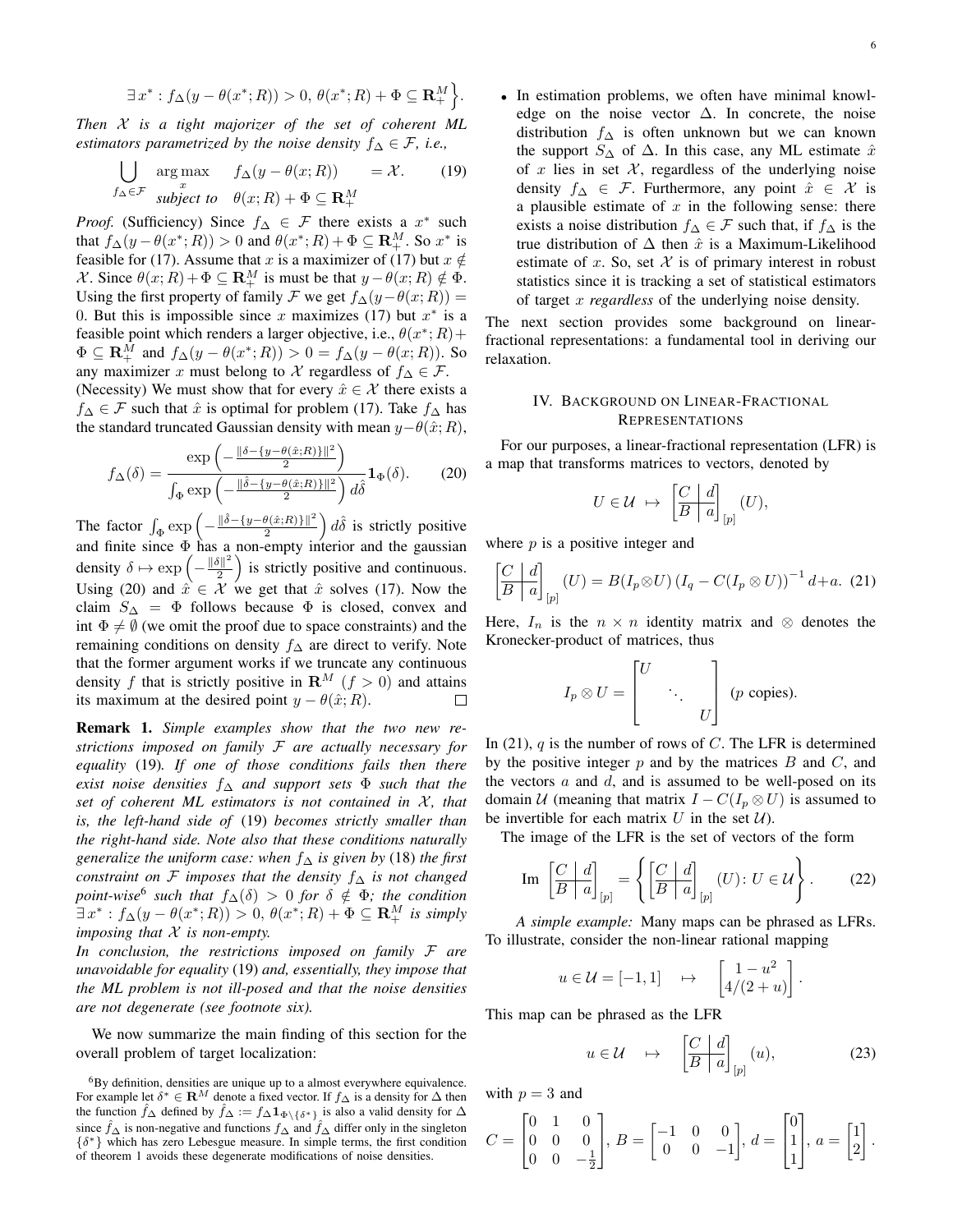*Re-parameterization of the image of an LFR:* A main technique when dealing with LFRs is to re-parameterize their image. This technique takes the image of an LFR, which is parameterized in  $(22)$  in terms of the variable U, and re-parameterizes the image in terms of a new variable  $v$ . With this re-parameterization, the image of an LFR becomes easier to handle. To obtain the re-parameterization, first note that

$$
\text{Im}\left[\frac{C}{B} \middle| \frac{d}{a}\right]_{[p]} = \left\{ B(I_p \otimes U)(I - C(I_p \otimes U))^{-1}d + a \colon U \in \mathcal{U} \right\}
$$
\n
$$
= \left\{ Bv + a \colon v = (I_p \otimes U)w,
$$
\n
$$
w = (I - C(I_p \otimes U))^{-1}d, U \in \mathcal{U} \right\}
$$
\n
$$
= \left\{ Bv + a \colon v = (I_p \otimes U)w, w = Cv + d, U \in \mathcal{U} \right\}
$$

which expresses the image of the LFR in terms of an extended space with three variables: matrix  $U$ , and new vectors  $v$ ,  $w$ .

The next step flattens this space by removing  $U$ ; we refer to this step as the *flattening step*. This step assumes that the pairs of vectors  $(v, w)$  satisfying  $v = (I_n \otimes U)w$  for some  $U \in \mathcal{U}$ can be written as the inverse image of a positive semidefinite cone under a linear map that acts on the outer product

$$
\begin{bmatrix} v \\ w \end{bmatrix} \begin{bmatrix} v \\ w \end{bmatrix}^T.
$$

That is, the flattening step assumes that the set

$$
\{(v, w): v = (I_p \otimes U)w, U \in \mathcal{U}\}\tag{24}
$$

can be written as

$$
\left\{ (v, w) \colon L_{\mathcal{U}_{[p]}} \left( \begin{bmatrix} v \\ w \end{bmatrix} \begin{bmatrix} v \\ w \end{bmatrix}^T \right) \succeq 0 \right\},\tag{25}
$$

where  $L_{\mathcal{U}_{[p]}}$  is a linear map from the set of symmetric matrices  $S^{n_v+n_w}$  to the set of symmetric matrices  $S^n$ , with  $n_v$  and  $n_w$  being the size of v and w, respectively, and n depending on the particular LFR at hand; the notation  $X \succeq 0$  means that the symmetric matrix  $X$  is positive semidefinite. The map  $L_{U_{[p]}}$ , which we refer to as the flattening map, depends on the positive integer  $p$  and on the domain  $U$ , and has to be worked out from LFR to LFR.

The flattening map  $L_{\mathcal{U}_{[p]}}$  allows to rewrite the image set as

$$
\text{Im}\left[\frac{C}{B} \middle| \frac{d}{a}\right]_{[p]} = \left\{ Bv + a \colon w = Cv + d, L_{\mathcal{U}_{[p]}}\left( \begin{bmatrix} v \\ w \end{bmatrix} \begin{bmatrix} v \\ w \end{bmatrix}^T \right) \succeq 0 \right\}
$$

$$
= \left\{ Bv + a \colon L_{\mathcal{U}_{[p]}}\left( P \begin{bmatrix} v \\ 1 \end{bmatrix} \begin{bmatrix} v \\ 1 \end{bmatrix}^T P^T \right) \succeq 0 \right\},\tag{26}
$$

where the last equality eliminates variable  $w$  and defines

$$
P = \begin{bmatrix} I & 0 \\ C & d \end{bmatrix}
$$

In (26), the image of the LFR is now parametrized by  $v$ .

*A simple example (cont.):* To illustrate how the reparameterization plays out, let us return to the simple LFR in (23). To obtain the flattening map for this LFR, note that

$$
v = (I_3 \otimes u)w, \text{ for some } u \in \mathcal{U} = [-1, 1]
$$
  
\n
$$
\Leftrightarrow v = uw, \text{ for some } -1 \le u \le 1
$$
  
\n
$$
\Leftrightarrow vv^T \le ww^T.
$$
 (27)

.

The flattening map is therefore  $L_{\mathcal{U}_{[3]}}: \mathbf{S}^6 \to \mathbf{S}^3$ ,

$$
\mathcal{L}_{\mathcal{U}_{[3]}}\left(\begin{bmatrix} S_{11} & S_{12} \\ S_{21} & S_{22} \end{bmatrix}\right) = S_{22} - S_{11}.
$$

## V. OUR APPROACH

Equipped with the toolset of LFRs, we now return to the core problem (9). We do a sequence of reformulations to arrive at our convex relaxation. Our reformulations are such that the optimal value of problem (9) remains the same up until step *g*) when we drop an underlying (non-convex) rank constraint. Our outer approximation of the set X is denoted by  $\overline{X}_{\text{LFR}}$ .

*a) Reformulate with quadratics:* We start by rewriting (9) with quadratic constraints,

maximize 
$$
s^T x
$$
  
\nsubject to  $||x||^2 - z = 0$   
\n $z - 2r_m^T x + ||r_m||^2 - \sum_{mm} \ge 0$   
\n $y_m - u_m \ge 0, \quad u^T \sum_{m} u_m \le 1$   
\n $y_m^2 - ||r_m||^2 - z + 2r_m^T x - 2y_m u_m + u_m^2 = 0.$  (28)

To obtain (28), we first swapped the data constraint  $y_m$  –  $u_m = ||x - r_m||$  for the equivalent the pair of conditions  $y_m$  –  $u_m \geq 0$  and  $(y_m - u_m)^2 = ||x - r_m||^2$ ; then, we expanded the squares and introduced the new variable  $z = ||x||^2$ .

*b) Lift uncertain vector* u *to uncertain matrix* U*:* Next, we view the vector  $u$  as the first column of a square matrix U, that is,  $u = Ue_1$ , where  $e_1$  is the first column of  $I_M$ ,

$$
I_M = \begin{bmatrix} e_1 & e_2 & \cdots & e_M \end{bmatrix} . \tag{29}
$$

Accordingly, we write  $(28)$  in terms of the variable  $U$ :

maximize 
$$
s^T x
$$
 (30)  
\nsubject to  $||x||^2 - z = 0$   
\n $z - 2r_m^T x + ||r_m||^2 - \sum_{mm} \ge 0$   
\n $y_m - (Ue_1)_m \ge 0$   
\n $y_m^2 - ||r_m||^2 + 2r_m^T x$   
\n $-z - 2y_m (Ue_1)_m + (Ue_1)_m^2 = 0$   
\n $||\Sigma^{-1/2}U|| \le 1,$ 

where  $||X||$  is the spectral norm (maximum singular value) of matrix  $X$ . Problems (28) and (30) share the same optimal value for two reasons. First if the triplet  $(x, z, U)$  is feasible in (30), then the assignment  $(x, z, Ue_1)$  yields a feasible point in (28) since the first column of U belongs to  $\mathcal{E}(0, \Sigma)$ , that is

$$
1 \ge \left\| \Sigma^{-1/2} U \right\|^2 = \max_{||w||=1} w^T U^T \Sigma^{-1} U w \ge e_1^T U^T U e_1.
$$

Second, if the triplet  $(x, z, u)$  is feasible in (28) then consider the assignment  $(x, z, \overline{U})$  with  $\overline{U}$  retaining the first column of U, that is,  $\overline{U} = (Ue_1 \ 0)$ . Point  $(x, z, \overline{U})$  a feasible point in  $(30)$  because the spectral norm  $\Vert . \Vert$  is equal to maximum singular value, that is

$$
||\Sigma^{-1/2}\overline{U}|| = \lambda_{\max} \left\{ \overline{U}^T \Sigma^{-1} \overline{U} \right\}
$$
  
=  $\lambda_{\max} \left\{ \begin{bmatrix} e_1^T U \\ 0 \end{bmatrix} \Sigma^{-1} \begin{bmatrix} U e_1 & 0 \end{bmatrix} \right\}$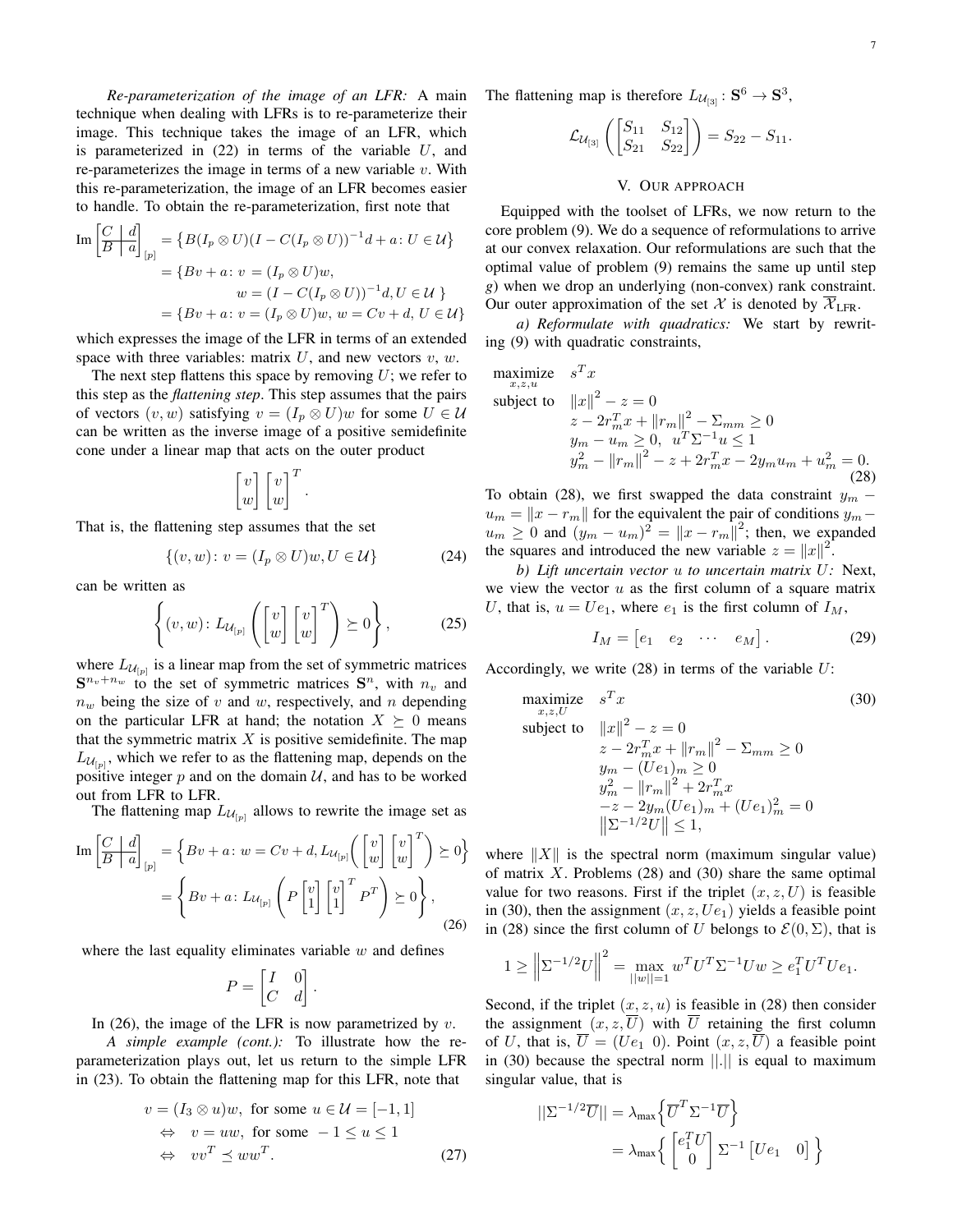$$
= \lambda_{\max} \left\{ \begin{bmatrix} e_1^T U \Sigma^{-1} U e_1 & 0 \\ 0 & 0 \end{bmatrix} \right\}
$$
  
=  $e_1^T U \Sigma^{-1} U e_1$   
 $\leq 1$ ,

with  $\lambda_{\text{max}}(A)$  denoting the maximum singular value of a symmetric matrix A. We switch from  $u$  to  $U$  because it makes the flattening map of the forthcoming LFR easier to compute.

*c) Write last three constraints in terms of the image of a nonlinear map:* By introducing the map  $\phi_{x,z} : \mathcal{U} \to \mathbf{R}^{2M}$ ,

$$
U \rightarrow \begin{bmatrix} y_m - (Ue_1)_m \\ y_m^2 - ||r_m||^2 + 2r_m^T x - z - 2y_m (Ue_1)_m + (Ue_1)_m^2 \end{bmatrix},
$$
\n(31)

where

$$
\mathcal{U} = \left\{ U \in \mathbf{R}^{M \times M} : \left\| \Sigma^{-1/2} U \right\| \le 1 \right\},\tag{32}
$$

we can remove the variable  $U$  from (30) and interpret the last three constraints of (30) as restricting the image of the map  $\phi_{x,z}$ , in fact, as saying that the image of  $\phi_{x,z}$  must intersect  $\mathbf{R}^M_+ \times \{0_M\}$ , where  $0_M = (0, \ldots, 0)$  is the Mdimensional vector with all entries equal to 0:

maximize 
$$
s^T x
$$
 (33)  
\nsubject to  $||x||^2 - z = 0$   
\n
$$
z - 2r_m^T x + ||r_m||^2 - \sum_{mn} \ge 0
$$
\n
$$
\operatorname{Im} \phi_{x,z} \cap \mathbf{R}_+^M \times \{0_M\} \neq \emptyset.
$$

The remaining steps use LFR techniques to express the uncertainty matrix  $U$  as a flattening inequality in terms of the target  $x$  and its squared norm  $z$ . In short, our approach models measurement uncertainty *implicitly* as a relation on x and z.

*d) Phrase the map*  $\phi_{x,z}$  *as an LFR:* We now express the map  $\phi_{x,z}$  as an LFR. Specifically, we have

$$
\phi_{x,z}(U) = \begin{bmatrix} C & d \\ B_1 & a_1 \\ B_2 & a_2 \end{bmatrix}_{[2M]} (U), \tag{34}
$$

where

$$
C = E\left(I_M \otimes \begin{bmatrix} 0 & 1 \\ 0 & 0 \end{bmatrix}\right) F \quad d = E\left(1_M \otimes \begin{bmatrix} 0 \\ 1 \end{bmatrix}\right) \tag{35}
$$

$$
B_1 = (I_M \otimes [0 \quad -1]) F \qquad a_1 = y \tag{36}
$$

$$
B_2 = \widehat{B}_2 F \qquad \qquad a_2 = q + 2R^T x - z1_M. \tag{37}
$$

Here,

$$
\widehat{B}_2 = \begin{bmatrix} 1 - 2y_1 & & & \\ & \ddots & & \\ & & 1 - 2y_M \end{bmatrix},
$$

 $R = \begin{bmatrix} r_1 & \cdots & r_M \end{bmatrix}$  is the matrix that displays the positions of the M reference landmarks in its columns, and

$$
q = \begin{bmatrix} y_1^2 - ||r_1||^2 \\ \vdots \\ y_M^2 - ||r_M||^2 \end{bmatrix}
$$
 (38)

is an auxiliary vector. Finally, we define  $E = I_{2M} \otimes e_1$  and

$$
F = \begin{bmatrix} I_2 \otimes e_1^T & & & \\ & I_2 \otimes e_2^T & & \\ & & \ddots & \\ & & & I_2 \otimes e_M^T \end{bmatrix},
$$

with  $e_m$  the mth column of the identity matrix  $I_M$  (see (29)).

To express the map  $\phi_{x,z}$  (31) as the LFR (34) we use simple properties of LFRs, as detailed in appendix A. The LFR in (34) is well defined for any matrix  $U \in \mathbf{R}^{M \times M}$  since the matrix  $I - C(I_{2M} \otimes U)$  is invertible for any U (see appendix A).

*e) Re-parameterize the image of the LFR:* Our next step is to re-parameterize the image of the LFR (34) by applying the technique of Section IV. The only non-obvious point is the computation of the flattening map, defined in (24) and (25).

For the LFR at hand, it turns out that

$$
\{(v, w): v = (I_{2M} \otimes U)w, U \in \mathcal{U}\},\tag{39}
$$

can be written as

$$
\left\{ (v, w) \colon L_{\mathcal{U}_{[2M]}} \left( \begin{bmatrix} v \\ w \end{bmatrix} \begin{bmatrix} v \\ w \end{bmatrix}^T \right) \succeq 0 \right\},\tag{40}
$$

where the flattening map  $L_{\mathcal{U}_{[2M]}}: \mathbf{S}^{4M^2} \to \mathbf{S}^{2M}$  is

$$
L_{\mathcal{U}_{[2M]}}\left(\begin{bmatrix} S_{11} & S_{12} \\ S_{21} & S_{22} \end{bmatrix}\right) = \sum_{m=1}^{M} E_m S_{22} E_m^T - F_m S_{11} F_m^T,\tag{41}
$$

with  $E_m = I_{2M} \otimes e_m^T$  and  $F_m = I_{2M} \otimes e_m^T \Sigma^{-1/2}$ . Each matrix  $S_{ij}$  has size  $2M^2 \times 2M^2$ . The details of this step are given in Appendix B. Plugging the image of the LFR, re-parameterized as in (26), into problem (33) allows to derive the reformulation

maximize 
$$
s^T x
$$
  
\nsubject to  $||x||^2 - z = 0$   
\n $z - 2r_m^T x + ||r_m||^2 - \sum_{mm} \ge 0$   
\n $B_1 v + y \ge 0, \ B_2 v + q + 2R^T x - z1_M = 0$   
\n $L_{U_{[2M]}} \left( \begin{bmatrix} v \\ Cv + d \end{bmatrix} \begin{bmatrix} v \\ Cv + d \end{bmatrix}^T \right) \succeq 0,$  (42)

where  $L_{\mathcal{U}_{[2M]}}$  is as (41), C and d are given by (35),  $B_1$ ,  $B_2$ come from (36) – (37),  $R = \begin{bmatrix} r_1 & \cdots & r_M \end{bmatrix}$  and q equals (38). *f) Rewrite the last problem in terms of a matrix with rank*

1*:* We now rewrite (42) in terms of the rank 1 matrix

$$
X = \begin{bmatrix} x \\ z \\ v \\ 1 \end{bmatrix} \begin{bmatrix} x \\ z \\ v \\ 1 \end{bmatrix}^T.
$$
 (43)

The objective can be written as  $s^T x = \text{Tr}(S X)$ , where

$$
S = \begin{bmatrix} 0 & 0 & 0 & s/2 \\ & 0 & 0 & 0 \\ & & 0 & 0 \\ & & & 0 \end{bmatrix}.
$$

Here, Tr denotes the trace of a matrix, and, to simplify notation, we display from now on only the upper-part of symmetric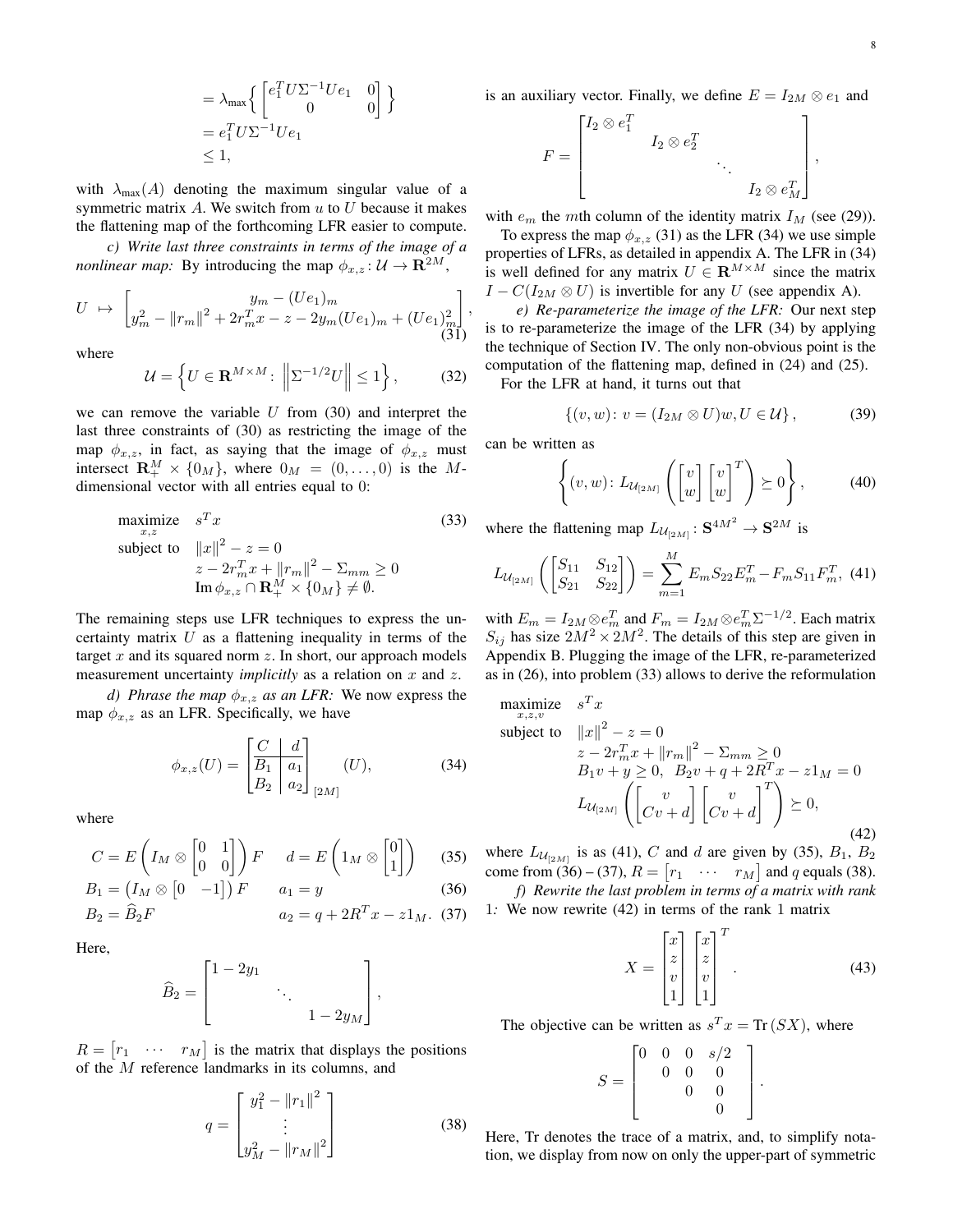matrices (and also omit the size of the zero blocks). The first constraint  $||x||^2 - z = 0$  can be written as Tr $(KX) = 0$ , where

$$
K = \begin{bmatrix} I_M & 0 & 0 & 0 \\ 0 & 0 & -1/2 \\ 0 & 0 & 0 \\ 0 & 0 & 0 \end{bmatrix}.
$$

The second constraint  $z - 2r_m^T x + ||r_m||^2 - \Sigma_{mm} \ge 0$  is a linear inequality that is equivalent to  $\text{Tr}(L_m X) \geq 0$ , where

> 1  $\overline{1}$  $\overline{1}$  $\overline{1}$ .

$$
L_m = \begin{bmatrix} 0 & 0 & 0 & -r_m \\ & 0 & 0 & 1/2 \\ & & 0 & 0 \\ & & & ||r_m||^2 - \Sigma_{mm} \end{bmatrix}
$$

The third constraint is  $B_1v + y \geq 0$ . This linear vectorial constraint is equivalent to  $M$  scalar inequalities of the form

$$
g_m^T v + y_m \ge 0,
$$

where  $B_{1,m}^T$  is the mth row of  $B_1$ . Each such constraint is written as Tr $(G_m X) \geq 0$ , where  $G_m$  is the symmetric matrix

$$
G_m = \begin{bmatrix} 0 & 0 & 0 & 0 \\ 0 & 0 & 0 & 0 \\ 0 & B_{1,m}/2 & 0 \\ y_m & 0 & 0 \end{bmatrix}.
$$

The fourth constraint is

$$
\underbrace{\begin{bmatrix} 2R^T & -1_M & B_2 & q \end{bmatrix}}_H \begin{bmatrix} x \\ z \\ v \\ 1 \end{bmatrix} = 0,
$$

which corresponds to M constraints  $Tr(H_mX) = 0$ , where  $H_m = h_m h_m^T$  and  $h_m^T$  is the mth row of matrix H. Finally, the last constraint is a linear matrix inequality (LMI) given by

$$
L_{\mathcal{U}_{[2M]}}\left( \begin{bmatrix} 0 & P \end{bmatrix} X \begin{bmatrix} 0 \\ P^T \end{bmatrix} \right) \succeq 0.
$$

In sum, problem (42) corresponds to

maximize 
$$
\text{Tr}(SX)
$$
 (44)  
\nsubject to  $\text{Tr}(KX) = 0$ ,  $\text{Tr}(L_m X) \ge 0$   
\n $\text{Tr}(G_m X) \ge 0$ ,  $\text{Tr}(H_m X) = 0$   
\n $L_{U_{[2M]}} \left( \begin{bmatrix} 0 & P \end{bmatrix} X \begin{bmatrix} 0 \\ P^T \end{bmatrix} \right) \succeq 0$   
\n $X \succeq 0$ ,  $f^T X f = 1$ , rank $(X) = 1$ .

Here,  $f$  is the vector with all components equal to 0, except the last one, which is equal to 1:  $f = (0, \ldots, 0, 1)$ . Thus,  $f^T X f$ gives the entry in the bottom right corner of  $X$ . The last three constraints in (44) encode the set of rank one matrices with the bottom right entry equal to one, that is, matrices  $X$  as in (43).

*g) Drop the rank constraint:* Removing the rank constraint in (44) leaves a convex semidefinite program (SDP). That SDP is our convex relaxation for the core problem (9).

## VI. BENCHMARK APPROACH

The benchmark approach [40] goes through an alternative sequence of steps that also preserve the optimal value of problem (9) up until a (different) rank constraint is also relaxed. The outer-approximation computed via the benchmark SDP relaxation is denoted by  $\overline{\mathcal{X}}_{SDP}$ .

*a) Reformulate with quadratics:* The first step is the same as our proposed approach and creates the reformulation (28).

*b) Rewrite the last problem in terms of a matrix with rank* 1*:* the next step is to rewrite (28) in terms of the matrix

$$
X = \begin{bmatrix} x \\ z \\ u \\ 1 \end{bmatrix} \begin{bmatrix} x \\ z \\ u \\ 1 \end{bmatrix}^T.
$$
 (45)

Note that, here, matrix X has dimension  $d+2+M$  while, in our LFR relaxation, the underlying  $X$  matrix has dimension  $d + 2 + 2M^2$ . For simplicity, we use the letter X to refer to both matrices. The underlying context will dictate which object is being mentioned. Problem (28) is equivalent to

maximize 
$$
\text{Tr}(\hat{S}X)
$$
  
\nsubject to  $\text{Tr}(\hat{K}X) = 0$ ,  $\text{Tr}(\hat{L}_m X) \ge 0$   
\n $\text{Tr}(\hat{G}_m X) \ge 0$ ,  $\text{Tr}(\hat{H}_m X) = 0$ ,  $\text{Tr}(\hat{J}X) \ge 0$   
\n $X \succeq 0$ ,  $\hat{f}^T X \hat{f} = 1$ , rank $(X) = 1$ . (46)

where matrices  $\hat{S}, \hat{K}, \hat{L}_m, \hat{G}_m, \hat{H}_m, \hat{J}, \hat{f}$  are obtained by proceeding as in Section V step  $f$ ), that is, rewriting the objective and constraints of  $(28)$  in terms of matrix X composed with linear mappings. We omit these derivations due to space constraints, but the matrices are given in Appendix C.

*c) Drop the rank constraint:* Dropping the rank constraint in (46) produces a standard relaxation for problem (9).

#### VII. NUMERICAL RESULTS

We compare the rectangle obtained<sup>7</sup> by our approach,  $\overline{\mathcal{X}}_{\text{LFR}}$ , with the rectangle obtained by the standard SDP relaxation,  $\overline{\mathcal{X}}_{SDP}$ , in a two dimensional localization scenario, that is  $d = 2$ , with  $M = 3$  reference landmarks. Thus,  $\overline{X}_{\text{LFR}}$  is obtained by solving four problems of the form (44) (without the rank constraint) for  $s \in \{(0,1), (1,0), (0,-1), (-1,0)\}.$ Set  $\mathcal{X}_{SDP}$  is obtained via (46) (without the rank constraint).

Simulated setup. In order to quantify the amount of noise in measurement vector  $y$  assume that, given the true target position  $x^*$ , any noise vector  $u \in \mathcal{E}(0, \Sigma)$  changes the true distances  $||x^* - r_i||$  by at most  $\alpha$ %, that is, the noisy measurements  $y_i = ||x^* - r_i|| + u_i$  are contained in a symmetric interval centered at the true measurement  $||x^* - r_i||$ and of length  $2\alpha||x^* - r_i||$ , regardless of  $u \in \mathcal{E}(0, \Sigma)$ . In compact notation:

$$
\mathcal{E}(\theta(x^*;R),\Sigma) \subseteq [(1-\alpha)\theta(x^*;R),(1+\alpha)\theta(x^*;R)]. \tag{47}
$$

 $7$ All experiments were developed using the package CVX with MATLAB $^{\circledR}$ [41], [42]. In particular we have used version 4.0 of the solver SDPT3 in a computer with a Intel(R) Core(TM) i7-3630QM CPU @ 2.4GHz processor.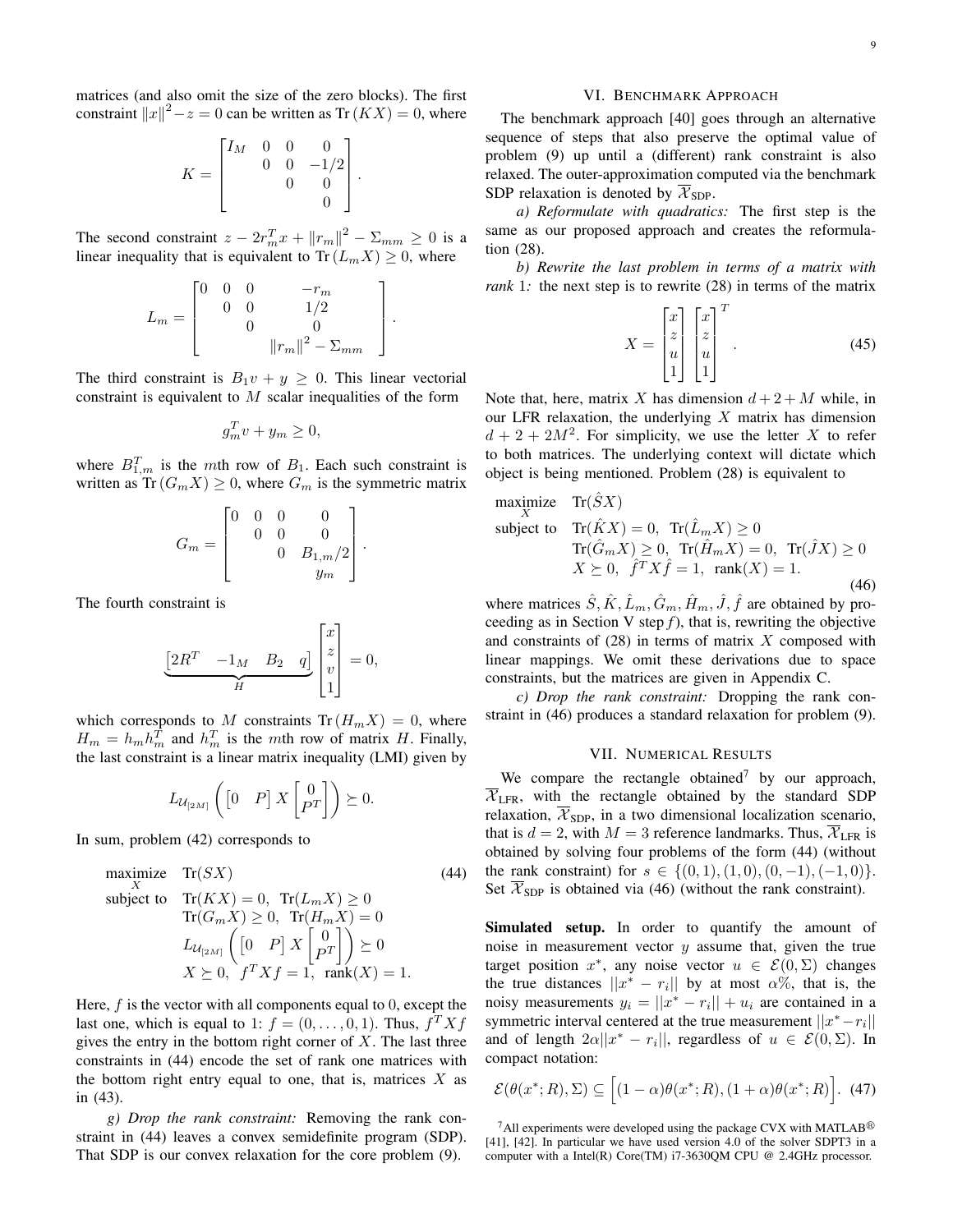with  $\theta(x^*; R)$  denoting the vector of true distance measures defined in (11). In this setup, scalar  $\alpha \in (0,1)$  quantifies the amount of measurement noise since the measured distances  $y_i$ lie in the interval  $\left[ (1 - \alpha) ||x^* - r_i||, (1 + \alpha) ||x^* - r_i|| \right]$  which is increasing in size with  $\alpha$ .

To compare both methods we generate 100 localization instances as follows:

- We generate 100 positions for the target  $x^*$  and anchors  $(r_1, r_2, r_3)$  by sampling uniformly over  $[-1, 1]^2$ .
- We generate a grid of thirty regularly spaced  $\alpha$  points in the interval  $[0.05, 0.95]$ . For each target  $x^*$ , anchors  $(r_1, r_2, r_3)$  and noise level  $\alpha$ , a random positive definite matrix  $\Sigma$  is generated and scaled (see Figure 3) in order to ensure that (47) holds, that is, any uncertainty vector u changes the true distances  $||x^* - r_i||$  by at most  $\alpha$ %.



Fig. 3: Generating a typical problem instance: the black dot represents the vector  $\theta(x^*;R)$  of true distance measurements; the red rectangle is the set  $\theta(x^*;R)$   $\left[1-\alpha,1+\alpha\right]$ ; the largest blue ellipse  $\mathcal{E}(\theta(x^*; R), \hat{\Sigma})$  is obtained by randomly generating a positive definite  $\hat{\Sigma}$ ; the smallest blue ellipse  $\mathcal{E}(\theta(x^*; R), \Sigma)$ is obtained by scaling  $\hat{\Sigma}$  by  $\lambda = \alpha^2 \min_i {\{\hat{\theta}(x^*, R)_i^2 / \hat{\Sigma}_{i,i}\}}$  so  $\Sigma := \lambda \hat{\Sigma}$ ; the three green dots represent the measurements  $y^{(1)}, y^{(2)}, y^{(3)}$  generated according to model (48).

• Given an uncertainty region  $\mathcal{E}(0, \Sigma)$  and anchors  $\{a_m\}_m$ we generate three measurements  $y^{(1)}, y^{(2)}, y^{(3)}$  by adding a random perturbation  $u^{(1)}, u^{(2)}, u^{(3)} \in \mathcal{E}(0,\Sigma)$  to the true measurements  $||a_m - x^*||$ , that is,

$$
y^{(l)} := \theta(x^*; R) + u^{(l)}, \ u^{(l)} \in \mathcal{E}(0, \Sigma). \tag{48}
$$

We sample three measurements  $y_m^{(1)}, y_m^{(2)}, y_m^{(3)}$  instead of one such that our experiments are more reliable, that is, our setup accommodates scenarios where the measurements can be sampled from different regions of the ellipsoidal uncertainty region  $\mathcal{E}(0, \Sigma)$ , see Figure 3.

Grid Approximation of  $X$ . Consider the set of measurements (1). One naive option to solve problem (8) is simply to perform a grid search over  $(x, u)$  pairs: given a measurement vector  $y \in \mathbf{R}^M$  generate possible target positions x and define u as

If  $u \in \mathcal{E}(0, \Sigma)$  and  $||x - r_m||^2 \ge \sum_{m,m}$ , then  $x \in \mathcal{X}$ . This grid method can be useful to approximate  $\mathcal X$  by a finite set, which we denote by  $\mathcal{X}_F$  (the F in  $\mathcal{X}_F$  stands for finite). In our context, set  $\mathcal{X}_F$  is useful to compare both methods as it serves as a proxy for the true set  $X$ . To construct the finite set  $\mathcal{X}_F$  we need an initial over-estimator of X, say X, to define a finite grid of x points in  $\overline{\mathcal{X}}_{\text{LFR}}$ . After computing rectangles  $\overline{\mathcal{X}}_{\text{LFR}}$  and  $\overline{\mathcal{X}}_{\text{SDP}}$  we create a grid of  $400^2$  linearly spaced points  $x := (x_1, x_2)$  that spans the rectangle  $\overline{\mathcal{X}}_{SDP} \bigcup \overline{\mathcal{X}}_{LFR}$ . Set  $X_F$  is simply the point cloud of target positions for which the aforementioned naive method returned a valid uncertainty vector  $u \in \mathcal{E}(0, \Sigma)$  when x varies over  $\overline{\mathcal{X}}_{SDP} \cup \overline{\mathcal{X}}_{LFR}$  and  $||x - r_m||^2 \geq \sum_{m,m}$ .

**Performance Metric.** By construction, the true set  $\mathcal{X}$  can be over-approximated by either  $\overline{\mathcal{X}}_{\text{LFR}}$  or  $\overline{\mathcal{X}}_{\text{SDP}}$ . Ideally, we would like for set  $\overline{\mathcal{X}}_{\text{LFR}}$  to be "smaller" than  $\overline{\mathcal{X}}_{\text{SDP}}$ , in the sense that it occupies a smaller area. Let  $|A|$  denote the area (Lebesgue measure) of an arbitrary closed set  $A \subseteq \mathbb{R}^M$ . In this case the difference  $|\overline{X}_{\text{SDP}}| - |\overline{X}_{\text{LFR}}|$  measures the accuracy gain (in squared meters) of our method with respect to the benchmark standard. Since we are computing rectangular approximations of X let  $R(\mathcal{X}_F) \subseteq \mathbb{R}^2$  denote the tightest rectangle  $\delta$  that encloses  $\mathcal{X}_F$  – see Figure 5 for examples of  $\mathcal{X}_F$  and  $R(\mathcal{X}_F)$ . Given  $R(\mathcal{X}_F)$ , we can measure the accuracy gain of our method with respect to the actual area of the rectangular approximation of  $X_F$ . This is a more reliable metric as it introduces a sense of scale to the difference  $|\overline{\mathcal{X}}_{SDP}| - |\overline{\mathcal{X}}_{LFR}|$ . In concrete, we define the gain factor  $G \in \mathbf{R}$  as

$$
G := \frac{|\overline{\mathcal{X}}_{\text{SDP}}| - |\overline{\mathcal{X}}_{\text{LFR}}|}{|R(\mathcal{X}_F)|}.
$$
 (50)

Ideally we would like to have a positive gain  $G > 0$ , the larger the better. For example a gain of  $G = 13$  units says that our rectangle  $\overline{\mathcal{X}}_{\text{LFR}}$  occupies an area that is smaller than  $\overline{\mathcal{X}}_{SDP}$  by  $G = 13$  units of  $R(\mathcal{X}_F)$ . So if we approximate  $\mathcal{X}_F$  by the rectangle  $R(\mathcal{X}_F)$  then the benchmark  $\overline{\mathcal{X}}_{\text{SDP}}$  adds  $G = 13$  units of  $R(\mathcal{X}_F)$  to our rectangle  $\overline{\mathcal{X}}_{\text{LFR}}$  – right plot of Figure 5 (a).

Results. Figure 4 plots statistics of the gain factor (50). The solid blue curve represents the mean value of G while the filled blue region represents the 90% confidence interval.

For any noise level  $\alpha$  there is a benefit in using our LFR relaxation since, in average, the gain factor  $G$  is always positive  $(G \in (0, 4.31))$ . In low noise regimes  $(\alpha \leq 0.2)$  the rectangle  $\overline{\mathcal{X}}_{\text{LFR}}$  is always smaller than  $\overline{\mathcal{X}}_{\text{SDP}}$  by, at least, one unit of  $\mathcal{X}_F$  ( $G \in (1, 4.31)$ ). This means that the benchmark  $\overline{\mathcal{X}}_{SDP}$  delivers a loose approximation, in the sense that the rectangle  $R(\mathcal{X}_F)$  fits in the extra space induced by  $\overline{\mathcal{X}}_{\text{SDP}}$ . For lower values of  $\alpha$  the factor G increases rapidly and we can get much higher accuracy gains. For example when  $\alpha = 0.08$ the rectangle  $\overline{\mathcal{X}}_{\text{LFR}}$  is much smaller than  $\overline{\mathcal{X}}_{\text{SDP}}$  since the slack  $\overline{\mathcal{X}}_{\text{LFR}} \setminus \overline{\mathcal{X}}_{\text{SDP}}$  encompasses  $G \approx 3$  units of  $R(\mathcal{X}_F)$  – see the central plot of Figure 5 (a). If we average the mean gain curve of G (solid blue line) for  $\alpha \leq 0.2$ , we find that

<sup>8</sup>Rectangle  $R(\mathcal{X}_F)$  can be easily computed since  $\mathcal{X}_F$  is just a finite set.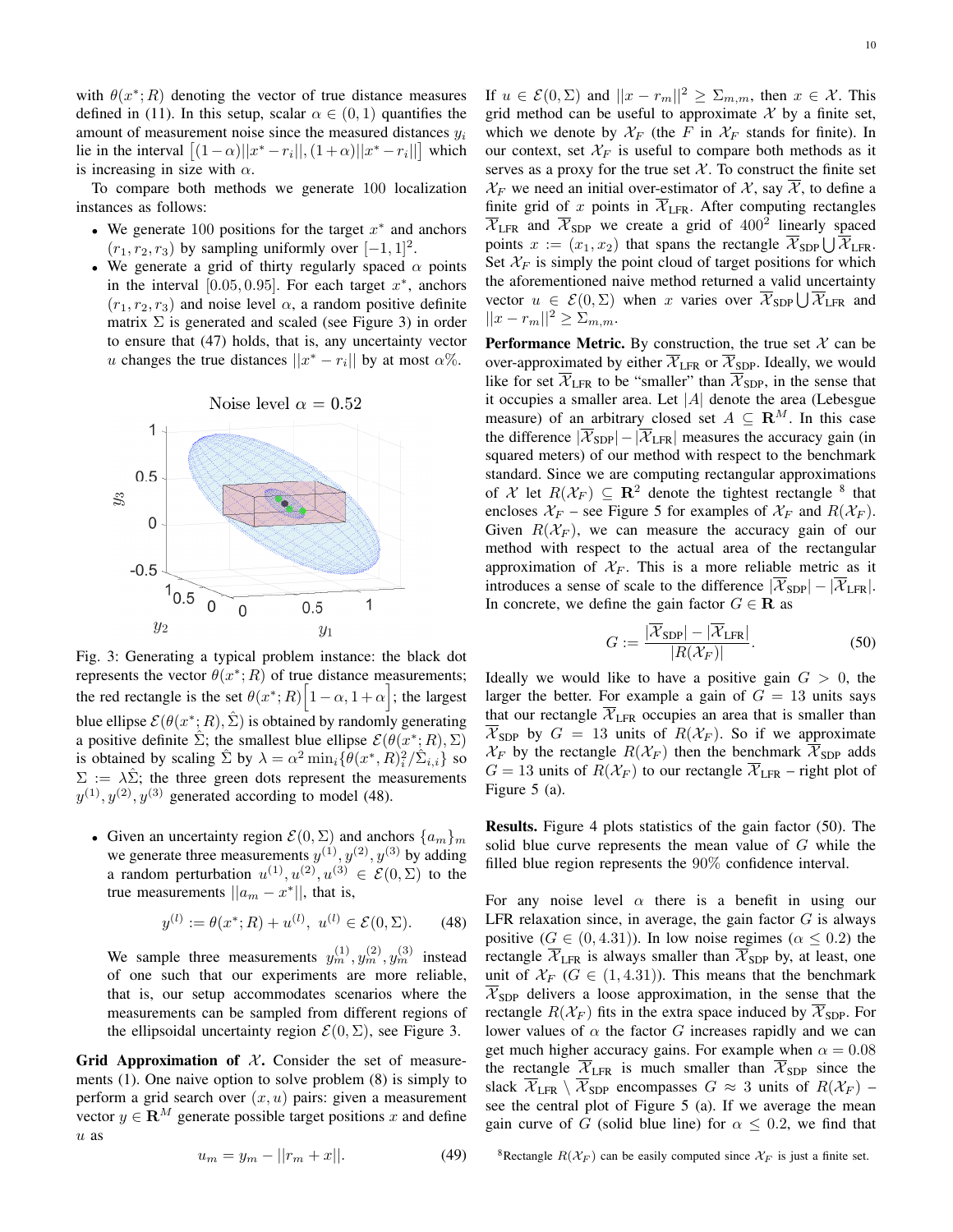

Fig. 4: Statistics of the gain factor  $G$  as a function of the noise level  $\alpha$ : how many units of  $R(\mathcal{X}_F)$  the benchmark  $\overline{\mathcal{X}}_{\text{SDP}}$ adds to our relaxation  $\overline{\mathcal{X}}_{\text{LFR}}$ ? The solid blue curve with circles represent the average of G. The light blue region represents the  $90\%$  confidence interval  $(5\% - 95\%$  percentiles). The top subplot zooms out on the central figure to fully display the  $95\%$  percentile of G. The bottom subplot zooms in on the central figure to fully display the  $5\%$  percentile of G.

our method delivers a rectangle  $\overline{\mathcal{X}}_{\text{LFR}}$  which approximately doubles the accuracy of  $\overline{\mathcal{X}}_{SDP}$ , that is,  $G \approx 2$ .

For moderate noise levels ( $\alpha \in (0.2, 0.67)$ ) the gain factor G starts to slowly decay, which means that the extra accuracy delivered by  $\overline{\mathcal{X}}_{\text{LFR}}$  tends to be less significant. For example for  $\alpha = 0.42$  our method now improves the benchmark by less than half a unit of  $R(\mathcal{X}_F)$  ( $G \approx 0.42$ ) – see the central plot of Figure 5 (b). In high-noise regimes  $(\alpha \in (0.67, 1))$  the gain factor G tends to oscillate around the value  $G \approx 0.05$  (see the bottom alternative axis in Figure 4), so the extra benefit of our method is minimal. These findings suggest that, for an high-noise level  $\alpha$ , the performance of both relaxations tends to be similar as can be confirmed in the central plot of Figure 5 (c). This is intuitive since the localization problem becomes harder in the sense that, for an increasing amount of measurement noise ( $\alpha$  large), the area covered by  $X_F$  tends to increase – observe how the area of  $R(\mathcal{X}_F)$  (black rectangle) increases, when moving down in Figure 5.

The left and right plots of Figure 4 also display experiments where the ratio G achieve the lowest  $(5\%)$  and highest (95%) percentiles as displayed in two alternatives axis in figure 4. Note that the high 95% percentile can be fairly high, while the 5% percentile is only moderately low. This means that, on the best case, our method can have considerable improvements regarding the benchmark approach  $(G > 0)$ high) while being only slightly inferior  $(G < 0$  close to zero) on the worst instances. Consider, for example, the high-noise regime ( $\alpha = 0.8$ ) of figure 5 (b). The rectangle  $\overline{\mathcal{X}}_{LFR}$  has a negative worst case gain  $(G = -0.05)$ , which is an order of magnitude smaller than the best case gain  $(G = 0.3)$ .



Fig. 5: Experiments with a low, average and high gain G for low, moderate and high values of noise level  $\alpha$ . We plot the target  $x^*$  (green dot), the grid approximation  $\mathcal{X}_F$  (black region), the tightest rectangle  $R(\mathcal{X}_F)$  enclosing  $\mathcal{X}_F$  (black rectangle), the LFR rectangle  $\overline{X}_{\text{LFR}}$  (blue region) and the SDP rectangle  $\overline{\mathcal{X}}_{\text{SDP}}$  (red region). We want a rectangle  $\overline{\mathcal{X}}_{\text{LFR}}$  that includes  $X_F$  while being smaller than the benchmark  $\overline{X}_{SDP}$ and not much larger than  $R(\mathcal{X}_F)$ . The average gain factor G increases by an order of magnitude from low to moderate and moderate to high values of  $\alpha$  – central plots of all three figures.

The higher performance of the LFR approach has an associated computational cost. While the SDP approaches takes, on average, 1.95sec to run our method takes about 2.7sec. This follows because (1) our method solves an SDP where the dimension of  $X$  has a quadratic dependence on the number of anchors  $M$  and (2) we impose the flattening inequality, that is, an LMI in  $S^{2M}$ . Note that the X matrix coming from the standard method only exhibits a linear dependence on M. Furthermore there is no flattening inequality in (46). This issue might be secondary for problems with a low number of anchors, but when M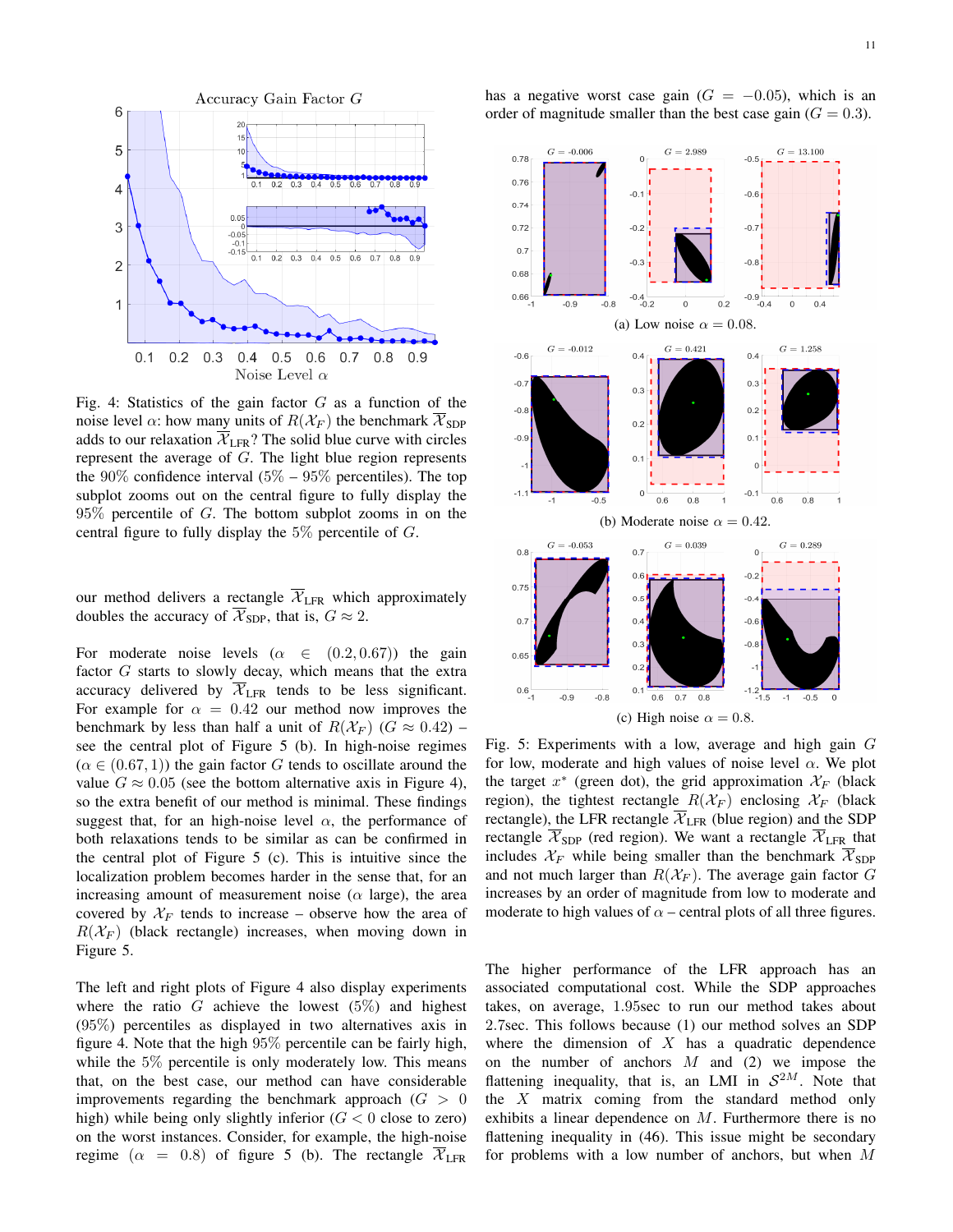is large it becomes important to study the computational limits of our approach. To approach this issue, figure 6 plots the computational time (in seconds) of both methods for an increasing number of anchors  $M \in \{1, \ldots, 10\}$ . As seen, our method is clearly slower than the standard relaxation; yet figure 4 shows that our method stills runs in reasonable time (say 1 to 2 minutes) for a considerable number of anchors (say  $M = 9$  or  $M = 10$ ). Future work includes studying the scalability of our method when the number of anchors M is high.



Fig. 6: Average computational time of both relaxations for 10 Monte Carlo trials. The blue bars represent our LFR relaxation and the red bars represent the standard relaxation. Although our method is slower (the blue bars are higher than the red ones), it stills runs in acceptable time (say 1 to 2 minutes) for a high number of anchors (say  $M = 9$  or even  $M = 10$ ).

## VIII. EXTENSIONS - HIGH ORDER APPROXIMATION OF  $X$

Section I considered the problem of outer approximating set X by a simple rectangular set  $\overline{\mathcal{X}}$ . The rectangle defined in (7) is a convex polyhedron since it may be written as

$$
\overline{\mathcal{X}} = \left\{ x : s_l^T x \le \beta_l(\Sigma, R, y), \ l = 1, \dots, 2d \right\}
$$
 (51)

with  $2d$  search directions ( $d$  is the ambient dimension where the target lies so  $x \in \mathbf{R}^d$ ) given by

$$
\begin{bmatrix} s_1 & \dots & s_d \end{bmatrix} = I_d, \begin{bmatrix} s_{d+1} & \dots & s_{2d} \end{bmatrix} = -I_d
$$

and extension  $\beta_l(\Sigma, R, y)$  a upper bound on problem (9) when the search direction s is equal to  $s_l$ . The notation  $\beta_l(\Sigma, R, y)$ indicates that, in order to upper bound the extension of  $\mathcal{X}$ in direction  $s_l$ , we must use the data of the problem; so, matrix  $\Sigma$  that defines the uncertainty region  $\mathcal{E}(0, \Sigma)$ , the measurements  $y$  and the positions of the reference landmarks  $R = (r_1, \ldots, r_M).$ 

We can generalize the rectangle in (7) by creating a outer-approximation  $X$  that bounds  $X$  along *more* search directions  $s_l$ . In concrete assume we increment the set of search directions to include  $T$  additional directions

 $s_{2d+1}, \ldots, s_{2d+T}$ . Let  $\overline{\mathcal{X}}^T$  denote the generalization of (51) when including directions  $s_{2d+1}, \ldots, s_{2d+T}$ , that is,

$$
\overline{\mathcal{X}}^T = \left\{ x : s_l^T x \le \beta_l(\Sigma, R, y), \ l = 1, \dots, 2d + T \right\}. \tag{52}
$$

By construction, the sequence of polyhedra  $\{\overline{\mathcal{X}}^T\}_{T\geq 1}$  forms a decreasing sequence of outer-estimators of  $X$ , that is

$$
\forall T \geq 1: \ \mathcal{X} \subseteq \overline{\mathcal{X}}^T \subseteq \overline{\mathcal{X}}^{T-1} \subseteq \cdots \subseteq \overline{\mathcal{X}}^1 \subseteq \overline{\mathcal{X}}^0 = \overline{\mathcal{X}}. \tag{53}
$$

In words, result  $(53)$  says that using T additional search directions can only provide a tighter approximation of set  $X$ . Figure 7 plots a numerical example that highlights the performance gains of a tighter approximation  $\overline{\chi}^T$ . Result (53)



Fig. 7: Higher order approximation of  $\mathcal X$  for  $T = 4$ . We plot the target  $x^*$  (green dot), the grid approximation  $\mathcal{X}_F$  (black region), the LFR rectangle  $X_{\text{LFR}}$  (light blue region) and the LFR polyhedron  $\overline{\mathcal{X}}_{\text{LFR}}^T$  (dark blue region). The polyhedron  $\overline{\mathcal{X}}_{\text{LFR}}^T$  yields a tigher approximation on  $\mathcal{X}_F$  by improving the rectangle  $\overline{\mathcal{X}}_{\text{LFR}}$  along the diagonals  $s \in \{(\pm \frac{1}{2}, \pm \frac{1}{2})$ √  $2/2, \pm$ √  $2/2)$ .

implies a clear compromise between performance and computation: when  $T$  increases we have a tighter approximation  $\overline{\mathcal{X}}^T$  of  $\mathcal X$  at the expense of computing T additional upper bounds on problem (9). Future work includes studying the performance-computation trade off of a high-order approximation  $\overline{\mathcal{X}}^T$ .

## IX. CONCLUSION

This paper considers a different approach for target localization: instead of assuming a fixed noise density and searching for a single point estimate, we track the set of *all* target positions that are consistent with the data model and with two mild assumptions related to the non-negativeness of the measurements and the boundedness of the additive noise. It turns out that this approach is equivalent to tracking the set of ML estimators parametrized by different (unknown) noise densities. Our approach to bound the set of possible targets is to design a polyhedral outer approximation, which is obtained by relaxing a non-convex quadratic program. Our relaxation uses Linear Fractional Representations to model and re-parametrize the uncertainty vector in the additive data model. Numerical experiments with a rectangular approximation and moderate noise, show that our relaxation tends to outperform a standard SDP relaxation.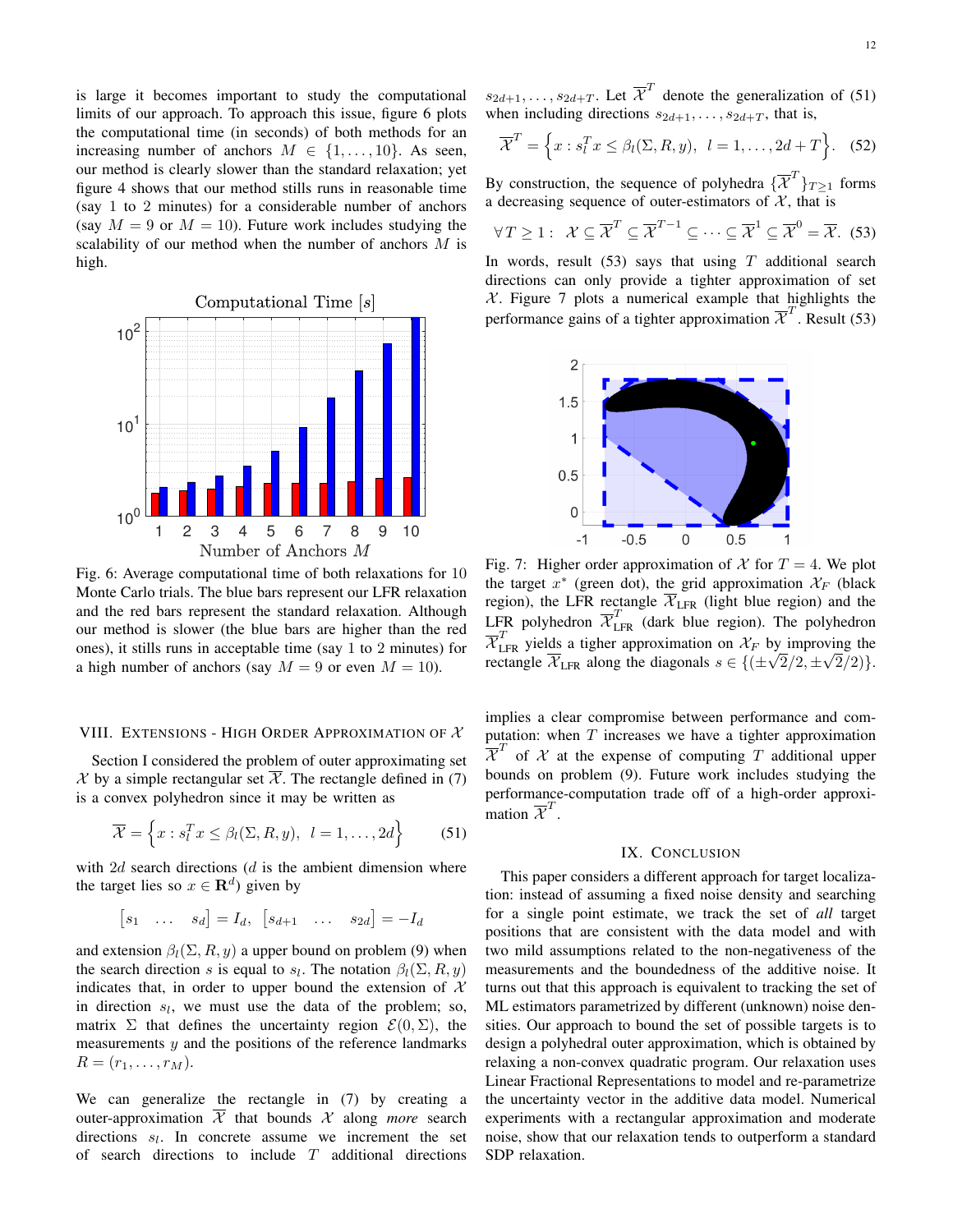#### **REFERENCES**

- [1] A. Beck, P. Stoica, and J. Li, "Exact and approximate solutions of source localization problems," *IEEE Transactions on Signal Processing*, vol. 56, no. 5, pp. 1770–1778, 2008.
- [2] K. Yang, G. Wang, and Z.-Q. Luo, "Efficient convex relaxation methods for robust target localization by a sensor network using time differences of arrivals," *IEEE Transactions on Signal Processing*, vol. 57, no. 7, pp. 2775–2784, 2009.
- [3] P. Oğuz-Ekim, J. Gomes, J. Xavier, and P. Oliveira, "A convex relaxation for approximate maximum-likelihood 2d source localization from range measurements," in *2010 IEEE International Conference on Acoustics, Speech and Signal Processing*. IEEE, 2010, pp. 2698–2701.
- [4] E. Xu, Z. Ding, and S. Dasgupta, "Source localization in wireless sensor networks from signal time-of-arrival measurements," *IEEE Transactions on Signal Processing*, vol. 59, no. 6, pp. 2887–2897, 2011.
- [5] H. Shen, Z. Ding, S. Dasgupta, and C. Zhao, "Multiple source localization in wireless sensor networks based on time of arrival measurement," *IEEE Transactions on Signal Processing*, vol. 62, no. 8, pp. 1938–1949, 2014.
- [6] Y. Wang and K. C. Ho, "TDOA positioning irrespective of source range," *IEEE Transactions on Signal Processing*, vol. 65, no. 6, pp. 1447–1460, 2017.
- [7] Y. Sun, K. C. Ho, and Q. Wan, "Solution and analysis of TDOA localization of a near or distant source in closed form," *IEEE Transactions on Signal Processing*, vol. 67, no. 2, pp. 320–335, 2019.
- [8] X. Qu, L. Xie, and W. Tan, "Iterative constrained weighted least squares source localization using TDOA and FDOA measurements," *IEEE Transactions on Signal Processing*, vol. 65, no. 15, pp. 3990– 4003, 2017.
- [9] X. Shi and J. Wu, "To hide private position information in localization using time difference of arrival," *IEEE Transactions on Signal Processing*, vol. 66, no. 18, pp. 4946–4956, 2018.
- [10] L. Kraljević, M. Russo, M. Stella, and M. Sikora, "Free-field tdoa-aoa sound source localization using three soundfield microphones," *IEEE Access*, vol. 8, pp. 87 749–87 761, 2020.
- [11] K. Gao, J. Zhu, and Z. Xu, "Majorization–minimization-based target localization problem from range measurements," *IEEE Communications Letters*, vol. 24, no. 3, pp. 558–562, 2020.
- [12] A. Ihler, I. Fisher, J.W., R. Moses, and A. Willsky, "Nonparametric belief propagation for self-localization of sensor networks," *Selected Areas in Communications, IEEE Journal on*, vol. 23, no. 4, pp. 809 – 819, Apr. 2005.
- [13] R. M. Vaghefi and R. M. Buehrer, "Cooperative localization in NLOS environments using semidefinite programming," *IEEE Communications Letters*, vol. 19, no. 8, pp. 1382–1385, 2015.
- [14] "Sparsity-exploiting robust multidimensional scaling," *IEEE Transactions on Signal Processing*, vol. 60, no. 8, pp. 4118 –4134, Aug. 2012.
- [15] S. Korkmaz and A.-J. van der Veen, "Robust localization in sensor networks with iterative majorization techniques," in *Acoustics, Speech and Signal Processing, 2009. ICASSP 2009. IEEE International Conference on*, Apr. 2009, pp. 2049 –2052.
- [16] C. Soares and J. Gomes, "STRONG: Synchronous and asynchronous robust network localization, under non-Gaussian noise," *Signal Processing*, vol. 185, p. 108066, 2021.
- [17] A. Chakraborty, K. M. Brink, and R. Sharma, "Cooperative relative localization using range measurements without a priori information," *IEEE Access*, vol. 8, pp. 205 669–205 684, 2020.
- [18] Guo-Lin Sun and Wei Guo, "Bootstrapping M-estimators for reducing errors due to non-line-of-sight (NLOS) propagation," *IEEE Communications Letters*, vol. 8, no. 8, pp. 509–510, 2004.
- [19] F. Yin, A. Zoubir, C. Fritsche, and F. Gustafsson, "Robust cooperative sensor network localization via the EM criterion in LOS/NLOS environments," in *Signal Processing Advances in Wireless Communications (SPAWC), 2013 IEEE 14th Workshop on*, June 2013, pp. 505–509.
- [20] G. Wang, H. Chen, Y. Li, and N. Ansari, "NLOS error mitigation for TOA-based localization via convex relaxation," *IEEE Transactions on Wireless Communications*, vol. 13, no. 8, pp. 4119–4131, 2014.
- [21] S. Tomic, M. Beko, R. Dinis, and P. Montezuma, "A robust bisectionbased estimator for TOA-based target localization in NLOS environments," *IEEE Communications Letters*, vol. 21, no. 11, pp. 2488–2491, 2017.
- [22] S. Chen, J. Zhang, and C. Xu, "Robust distributed cooperative localization with NLOS mitigation based on multiplicative convex model, *IEEE Access*, vol. 7, pp. 112 907–112 920, 2019.
- [23] G. Wang, A. M.-C. So, and Y. Li, "Robust convex approximation methods for TDOA-based localization under NLOS conditions," *IEEE Transactions on Signal Processing*, vol. 64, no. 13, pp. 3281–3296, 2016.
- [24] Y. Yan, G. Yang, H. Wang, and X. Shen, "Semidefinite relaxation for source localization with quantized ToA measurements and transmission uncertainty in sensor networks," *IEEE Transactions on Communications*, vol. 69, no. 2, pp. 1201–1213, 2021.
- [25] I. Guvenc and C.-C. Chong, "A survey on TOA based wireless localization and NLOS mitigation techniques," *IEEE Communications Surveys & Tutorials*, vol. 11, no. 3, pp. 107–124, 2009.
- [26] A. Prorok, L. Gonon, and A. Martinoli, "Online model estimation of ultra-wideband TDOA measurements for mobile robot localization," in *2012 IEEE International Conference on Robotics and Automation*. Ieee, 2012, pp. 807–814.
- [27] L. Cong and W. Zhuang, "Nonline-of-sight error mitigation in mobile location," *IEEE Transactions on Wireless Communications*, vol. 4, no. 2, pp. 560–573, 2005.
- [28] C. He, Y. Yuan, and B. Tan, "Alternating direction method of multipliers for TOA-based positioning under mixed sparse LOS/NLOS environments," *IEEE Access*, vol. 9, pp. 28 407–28 412, 2021.
- [29] H. Chen, G. Wang, and N. Ansari, "Improved robust TOA-based localization via NLOS balancing parameter estimation," *IEEE Transactions on Vehicular Technology*, vol. 68, no. 6, pp. 6177–6181, 2019.
- [30] S. Marano, W. M. Gifford, H. Wymeersch, and M. Z. Win, "NLOS identification and mitigation for localization based on UWB experimental data," *IEEE Journal on selected areas in communications*, vol. 28, no. 7, pp. 1026–1035, 2010.
- [31] X. Shi, B. D. O. Anderson, G. Mao, Z. Yang, J. Chen, and Z. Lin, "Robust localization using time difference of arrivals," *IEEE Signal Processing Letters*, vol. 23, no. 10, pp. 1320–1324, 2016.
- [32] Y. C. Eldar, A. Beck, and M. Teboulle, "A minimax Chebyshev estimator for bounded error estimation," *IEEE Transactions on Signal Processing*, vol. 56, no. 4, pp. 1388–1397, 2008.
- [33] C. Soares and J. Xavier, "Locating a target from uncertain data: convex supersets based on linear-fractional representations," in *IEEE EUROCON 2019 -18th International Conference on Smart Technologies*, 2019, pp. 1–5.
- [34] A. Packard and F. Wu, "Control of linear fractional transformations," in *Proceedings of 32nd IEEE Conference on Decision and Control*. IEEE, 1993, pp. 1036–1041.
- [35] L. El Ghaoui and G. Scorletti, "Control of rational systems using linearfractional representations and linear matrix inequalities," *Automatica*, vol. 32, no. 9, pp. 1273–1284, 1996.
- [36] K. Zhou and J. C. Doyle, *Essentials of robust control*. Prentice hall Upper Saddle River, NJ, 1998, vol. 104.
- [37] G. Calafiore and L. El Ghaoui, "Ellipsoidal bounds for uncertain linear equations and dynamical systems," *Automatica*, vol. 40, no. 5, pp. 773– 787, 2004.
- [38] P. Billingsley, *Probability and Measure*, ser. Wiley Series in Probability and Statistics. Wiley, 1995. [Online]. Available: https: //books.google.pt/books?id=z39jQgAACAAJ
- [39] P. J. Huber, *Robust statistics*. John Wiley & Sons, 2004, vol. 523.
- [40] Z.-q. Luo, W.-k. Ma, A. M.-c. So, Y. Ye, and S. Zhang, "Semidefinite relaxation of quadratic optimization problems," *IEEE Signal Processing Magazine*, vol. 27, no. 3, pp. 20–34, 2010.
- [41] I. CVX Research, "CVX: Matlab software for disciplined convex programming, version 2.0," http://cvxr.com/cvx, Aug. 2012.
- [42] M. Grant and S. Boyd, "Graph implementations for nonsmooth convex programs," in *Recent Advances in Learning and Control*, ser. Lecture Notes in Control and Information Sciences, V. Blondel, S. Boyd, and H. Kimura, Eds. Springer-Verlag Limited, 2008, pp. 95–110, http: //stanford.edu/∼boyd/graph dcp.html.
- [43] A. Rantzer, "On the Kalman—Yakubovich—Popov lemma," *Systems & Control Letters*, vol. 28, no. 1, pp. 7–10, 1996. [Online]. Available: https://www.sciencedirect.com/science/article/pii/0167691195000631

## APPENDIX A

#### PHRASING THE MAP  $\phi_{x,z}$  IN (31) AS THE LFR IN (34)

We write the map  $\phi_{x,z}$  as an LFR by writing each component of  $\phi_{x,z}$  as an elementary LFR and then by stacking terms. In fact, our derivation uses two properties: LFRs are closed under stackings and closed under compositions with linear maps.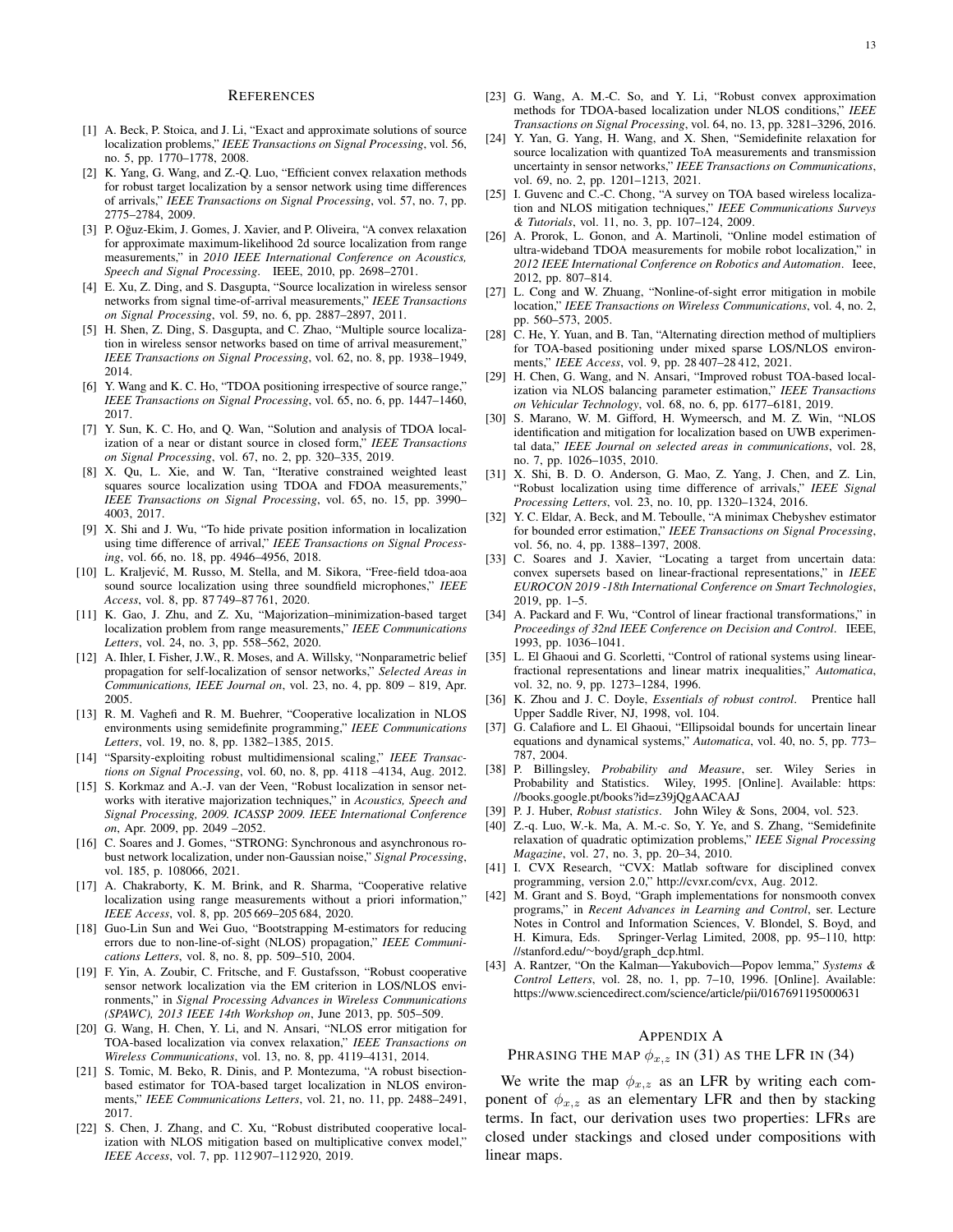*Stacking LFRs:* Stacking K LFRs yields an LFR:

$$
\begin{bmatrix}\n\begin{bmatrix}\nC_1 & d_1 \\
\overline{B_1} & a_1\n\end{bmatrix}_{[p]}(U) \\
\vdots \\
\begin{bmatrix}\nC_K & d_K \\
\overline{B_K & a_K}\n\end{bmatrix}_{[p]}(U)\n\end{bmatrix} = \begin{bmatrix}\nC_1 & & & d_1 \\
\vdots & & \ddots & \vdots \\
\overline{B_1} & & & a_1 & \vdots \\
\vdots & & & \ddots & \vdots \\
\overline{B_K} & & a_K & \vdots \\
\end{bmatrix}_{[pK]}(U).
$$
\n
$$
B_K \begin{bmatrix}\nC_K & d_K \\
\vdots \\
a_K & a_K\n\end{bmatrix}_{[pK]}(54)
$$

The output LFR is well posed  $(I-\text{diag}(C_1,\ldots,C_K)(I_{pK}\otimes U)$ invertible for any  $U \in \mathcal{U}$  ) if and only if each of the K individual LFRs are well defined  $(I - C_k(I_p \otimes U))$  invertible for any  $U \in \mathcal{U}$  and index k). When the LFRs being stacked share the same header (same  $C_k$  and  $d_k$ ), the formula actually simplifies to

$$
\begin{bmatrix}\nC & d \\
\overline{B_1 & a_1} \\
\vdots \\
\overline{B_K & a_K}\n\end{bmatrix}_{[p]}(U)\n=\n\begin{bmatrix}\nC & d \\
\overline{B_1} & a_1 \\
\vdots & \vdots \\
\overline{B_K} & a_K\n\end{bmatrix}_{[p]}(U).
$$
\n(55)

*Composing an LFR with a linear map:* Composing an LFR with a linear map  $U \mapsto GUH$  yields another LFR,

$$
\left[\frac{C}{B} \mid a\right]_{[p]} (G U H) = \left[\frac{(I_p \otimes H) C (I_p \otimes G)}{B (I_p \otimes G)} \mid \frac{(I_p \otimes H) d}{a}\right]_{[p]} (U).
$$
\n(56)

The verification of (54), (55), and (56) is omitted due to space constraints. Furthermore, for the equality in (56), note that the left-hand side LFR is well defined  $(I - C(I_p \otimes \{GUH\})$ invertible for any  $U \in \mathcal{U}$  ) if and only if the right-hand side LFR is well defined ( matrix  $I - (I_p \otimes H)C(I_p \otimes G)(I_p \otimes U)$ invertible for any  $U \in \mathcal{U}$  ). To phrase map  $\phi_{x,z}$  as an LFR, we recognize a stacking structure

$$
\phi_{x,z}(U) = \begin{bmatrix} \phi_{x,z}^{(1)}(U) \\ \phi_{x,z}^{(2)}(U) \end{bmatrix}, \ \phi_{x,z}^{(1)}(U) = \begin{bmatrix} y_1 - (Ue_1)_1 \\ \vdots \\ y_M - (Ue_1)_M \end{bmatrix},
$$

where the second auxiliary mapping  $\phi_{x,z}^{(2)}(U)$  is given by

$$
\phi_{x,z}^{(2)}(U) = \begin{bmatrix} y_1^2 - ||r_1||^2 + 2r_1^T x - z - 2y_1 (Ue_1)_1 + (Ue_1)_1^2 \\ \vdots \\ y_M^2 - ||r_M||^2 + 2r_M^T x - z - 2y_M (Ue_1)_M + (Ue_1)_M^2 \end{bmatrix}.
$$

 $\phi_{x,z}^{(1)}$  *as an LFR:* We start by expressing the generic component  $y_m - (Ue_1)_m$  of  $\phi_{x,z}^{(1)}$  as an elementary LFR

$$
y_m - (Ue_1)_m = \begin{bmatrix} 0 & 1 & 0 \\ 0 & 0 & 1 \\ \hline 0 & -1 & y_m \end{bmatrix} (Ue_1)_m.
$$
 (57)

Now, noting that  $(Ue_1)_m$  (the mth component of the Mdimensional vector  $Ue_1$ ) can be written as  $e_m^T Ue_1$  (where  $e_m$ is the mth column of  $I_M$  (29)), we can interpret (57) as an LFR composed with a linear map. Property (56) leads to

$$
y_m - (Ue_1)_m = \left[ \frac{(I_2 \otimes e_1) \begin{bmatrix} 0 & 1 \\ 0 & 0 \end{bmatrix} (I_2 \otimes e_m^T) \begin{bmatrix} (I_2 \otimes e_1) & 0 \\ 0 & 1 \end{bmatrix} \begin{bmatrix} 0 \\ 1 \end{bmatrix}}{[0 \ -1] (I_2 \otimes e_m^T) \begin{bmatrix} 0 \\ y_m \end{bmatrix}} \right]_{\begin{bmatrix} 2 \\ 2 \end{bmatrix}} (U).
$$

Note that the LFR (57) is always well defined since, for any U matrix, the matrix  $I_2 - \begin{bmatrix} 0 & 1 \\ 0 & 0 \end{bmatrix} (Ue_1)_m$  is invertible since it is upper triangular with non-zeros on the main diagonal. This also implies that  $(58)$  is well defined for any U due to property (56). Stacking LFRs (58) with  $1 \le m \le M$  yields

$$
\phi_{x,z}^{(1)}(U) = \left[\begin{array}{c|c} C & d \\ \hline B_1 & a_1 \end{array}\right]_{[2M]}(U),\tag{59}
$$

with C, d,  $B_1$ , and  $a_1$  as given in (35) and (36).  $\phi_{x,z}^{(2)}$  *as an LFR*: We start with the elementary LFR

$$
y_m^2 - ||r_m||^2 + 2r_m^T x - z - 2y_m (Ue_1)_m + (Ue_1)_m^2
$$
  
= 
$$
\begin{bmatrix} 0 & 1 & 0 \ 0 & 0 & 1 \ \hline 1 & -2y_m & y_m^2 - ||r_m||^2 + 2r_m^T x - z \end{bmatrix} \begin{bmatrix} (Ue_1)_m \\ (Ue_1)_m \end{bmatrix}.
$$

Repeating the steps that led to  $\phi_{x,z}^{(1)}$ , we use the composition property (56) and then the stacking property (54) to get

$$
\phi_{x,z}^{(2)}(U) = \left[\begin{array}{c|c} C & d \\ \hline B_2 & a_2 \end{array}\right]_{[2M]}(U),\tag{60}
$$

with C, d,  $B_2$ , and  $a_2$  as given in (35) and (37). Finally, if we stack  $(59)$  and  $(60)$  using property  $(55)$ , we arrive at  $(34)$ .

## APPENDIX B DERIVING THE FLATTENING MAP  $L_{\mathcal{U}_{[2M]}}$  in (41)

Beginning at (39), we note

$$
v = (I_{2M} \otimes U)w \Leftrightarrow \begin{bmatrix} v_1 \\ \vdots \\ v_{2M} \end{bmatrix} = \begin{bmatrix} U \\ & \ddots \\ & & U \end{bmatrix} \begin{bmatrix} w_1 \\ \vdots \\ w_{2M} \end{bmatrix}
$$

$$
\Leftrightarrow \underbrace{v_1 \cdots v_{2M}}_{V} = U \underbrace{w_1 \cdots w_{2M}}_{W}
$$

$$
\Leftrightarrow \Sigma^{-1/2}V = ZW, \ Z := \Sigma^{-1/2}U.
$$

Matrix U belongs to the set  $U = \{U : U^T \Sigma^{-1} U \leq I\}$ , which implies that matrix Z is in the set  $\mathcal{Z} = \{Z : Z^T Z \preceq I\}$ . Thus,

$$
\exists U \in \mathcal{U}: v = (I_{2M} \otimes U)w \Leftrightarrow \exists Z \in \mathcal{Z}: \Sigma^{-1/2}V = ZW, \Leftrightarrow W^T W - V^T \Sigma^{-1} V \succeq 0,
$$

where the last equivalence uses Lemma 3 (ii) in [43]. Note that this result generalizes that of example (27). Finally,

$$
WTW = \sum_{m=1}^{M} E_m w wT E_mT, \quad VT \Sigma-1 V = \sum_{m=1}^{M} F_m v vT F_mT
$$

where  $E_m = I_{2M} \otimes e_m^T$  and  $F_m = I_{2M} \otimes e_m^T \Sigma^{-1/2}$ . In sum, we have shown that  $v = (I_{2M} \otimes U)w$  for some  $U \in \mathcal{U}$  if and only if

$$
\mathcal{L}_{\mathcal{U}_{[2M]}}\left(\begin{bmatrix}v\\w\end{bmatrix}\begin{bmatrix}v\\w\end{bmatrix}^T\right)\succeq 0,
$$

where the flattening map  $\mathcal{L}_{\mathcal{U}_{[2M]}}$  is as in (41).